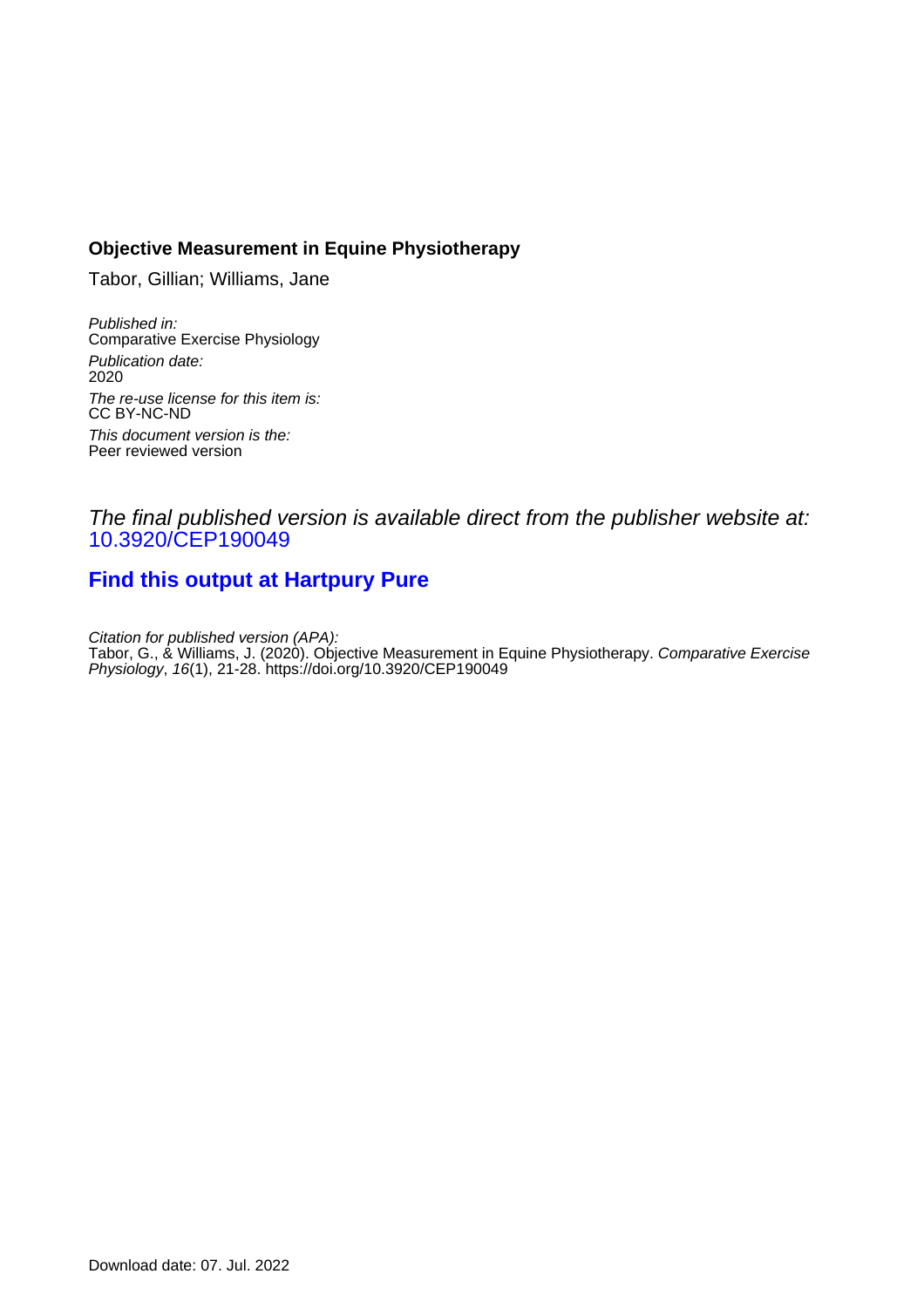#### **Objective Measurement in Equine Physiotherapy**

G Tabor<sup>a\*</sup> and J Williams<sup>a</sup> 

<sup>a</sup> Hartpury University, Gloucester, UK, GL19 3BE

- \**Corresponding author* [gillian.tabor@hartpury.ac.uk](mailto:gillian.tabor@hartpury.ac.uk)
- 
- Conflict of Interest: None
- Funding: None
- Abstract

 Objective measurement should be incorporated into all areas of physiotherapy including within the assessment and treatment of horses, as there is a need to evaluate the effectiveness of treatment intervention objectively. Whilst objective measures are available in a research laboratory setting it appears that in clinical practice mostly subjective methods of recording assessment and reassessment data are used. This article reviews the objective measures currently available to equine physiotherapists for use in clinical practice, beyond those available in a research laboratory setting. Within the literature there are studies reporting the reliability and validity of objective measures for the assessment of pain, gait, posture, range of motion, palpation and muscle size in horses. Whilst these validated objective measurement tools are available, they are not presently used consistently in clinical practice. In addition, the non-verbal nature of the equine patients precludes the use of self-reporting, meaning that there are no reported functional outcome scores possible similar to use with human patients. However the combined use of pain responses, behavioural changes and objective measures collected during clinical assessment, both pre and post treatment, could be useful in practice. Equine physiotherapists should integrate more objective methods of recording data from assessments of horses.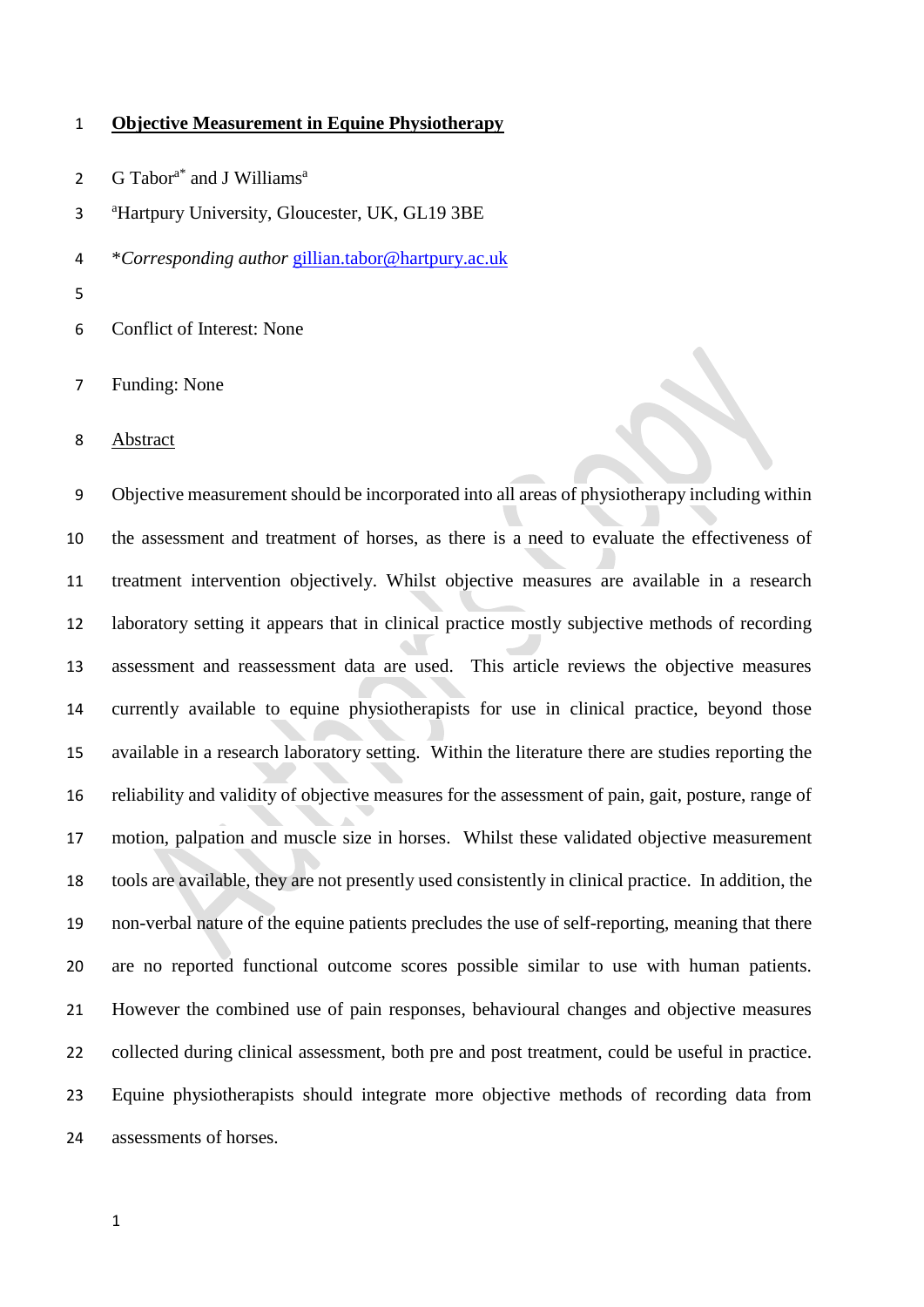Keywords: Equine, horse, objective, clinical practice, outcome measurement, reliability

### Introduction

 Equine Physiotherapists work within the team of professionals supporting both elite and leisure horse populations, and are frequently involved in the management of musculoskeletal injuries working in partnership with veterinarians (in some countries) (Tabor, 2018). Within human practice, physiotherapy is an evidence-based profession (Chartered Society of Physiotherapy, 2017) and in order to achieve comparable professional practice standards into equine practice there is a need to justify the intervention applied/physiotherapeutic treatment and evaluate its effectiveness. Therefore Chartered Physiotherapists treating horses need to incorporate objective measures (OM) into clinical practice (Bennell *et al.*, 1998). In the UK the CSP and the Health and Care Professions Council (2013) (HCPC) states registrant (human) physiotherapists *'must be able to assure the quality of their practice. This includes gathering qualitative and quantitative data, participating in audit activity, using appropriate outcome measures and evaluating interventions to ensure they meet service users' needs and changes in health'.* When physiotherapists assess horses their aim is to reach a functional diagnosis that identifies impairments and limitations to physical activities, compared with the veterinary approach which usually would reach a pathoanatomical diagnosis (Goff, 2016; McGowan *et al.*, 2007]. In the UK, according to the Veterinary Act (1966), the responsibility for diagnosis lies with the veterinary surgeon however the clinical reasoning for a both veterinary and physiotherapy assessment are the same (McGowan and Cottriall, 2016) and as such both should include objective measurement within assessment of musculoskeletal conditions.

 Patient reported outcome measures (PROM) have been shown to be reliable (repeatable) and valid in human practice (Kyte *et al.*, 2015) with reliability being the extent to which repeated measures yield consistent results, providing stable results that detect change in the actual value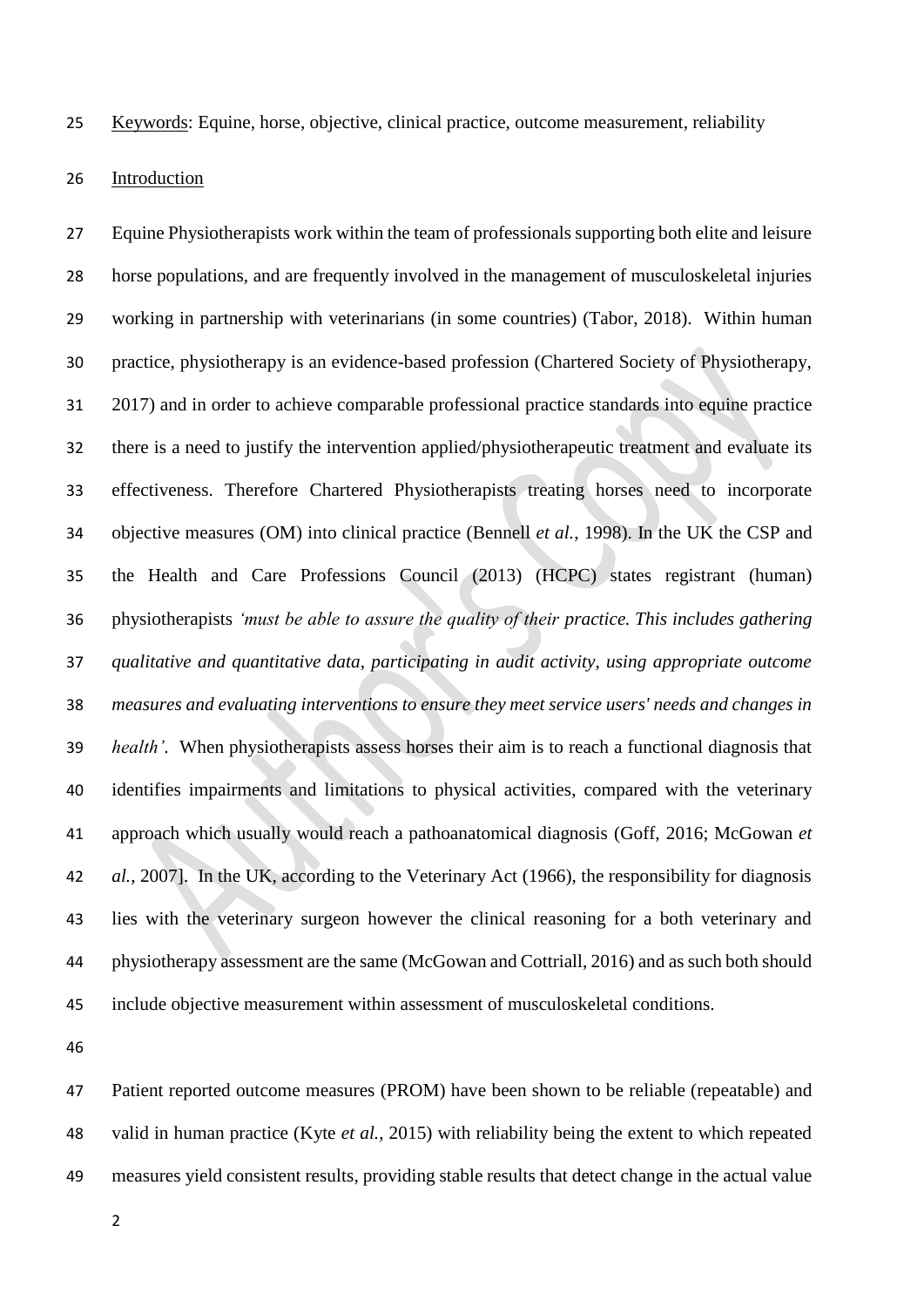and validity being whether the measure actually measures what it is supposed to measure (Randle *et al.*, 2017). Within equine practice it is not possible to use direct PROMSs when assessing outcomes of treatment of horses (Goff, 2016) as horse handlers, owners, riders and trainers report on their observations or judgement of effectiveness of treatment, with their views gathered as part of physiotherapist assessments subjectively. As in human rated PROM, this may be subject to bias whereby an owner wishes to report either improvement or lack of change in certain circumstances. Alternatively completion of a PROM (by the responsible human for the horse) may be limited due to either lack of knowledge or simply poor understanding of the horses' behavioural changes and clinical signs presenting as a result of the musculoskeletal condition. To date, the use of PROMs reported by a proxy for the horse has not yet been reported in either the scientific literature or the lay press.

 Another approach to assessing change following treatment is to use outcome measures that do not rely on a third party completing them, but instead are a direct outcome measure – also known as objective measures (OBJM) (Goff, 2016). Measures of baseline for a variety of variables such as range of motion, muscle strength or fitness can recorded by the physiotherapist and these scores can be monitored for change through the intervention phase (treatment period) to assess progress and report on the final outcome of treatment. Comparison of pre- and post-treatment data can be used to determine the effectiveness of a given treatment therefore the usefulness of the chosen intervention (treatment) and potentially increasing the evidence-base for the treatment/intervention applied.

 According to a recent survey of equine physiotherapists (Tabor and Williams, 2018) over 80% reported to use OBJM, however the measures used were mainly subjective, such as visual assessment of lameness, palpation and muscle symmetry. Respondents identified the lack of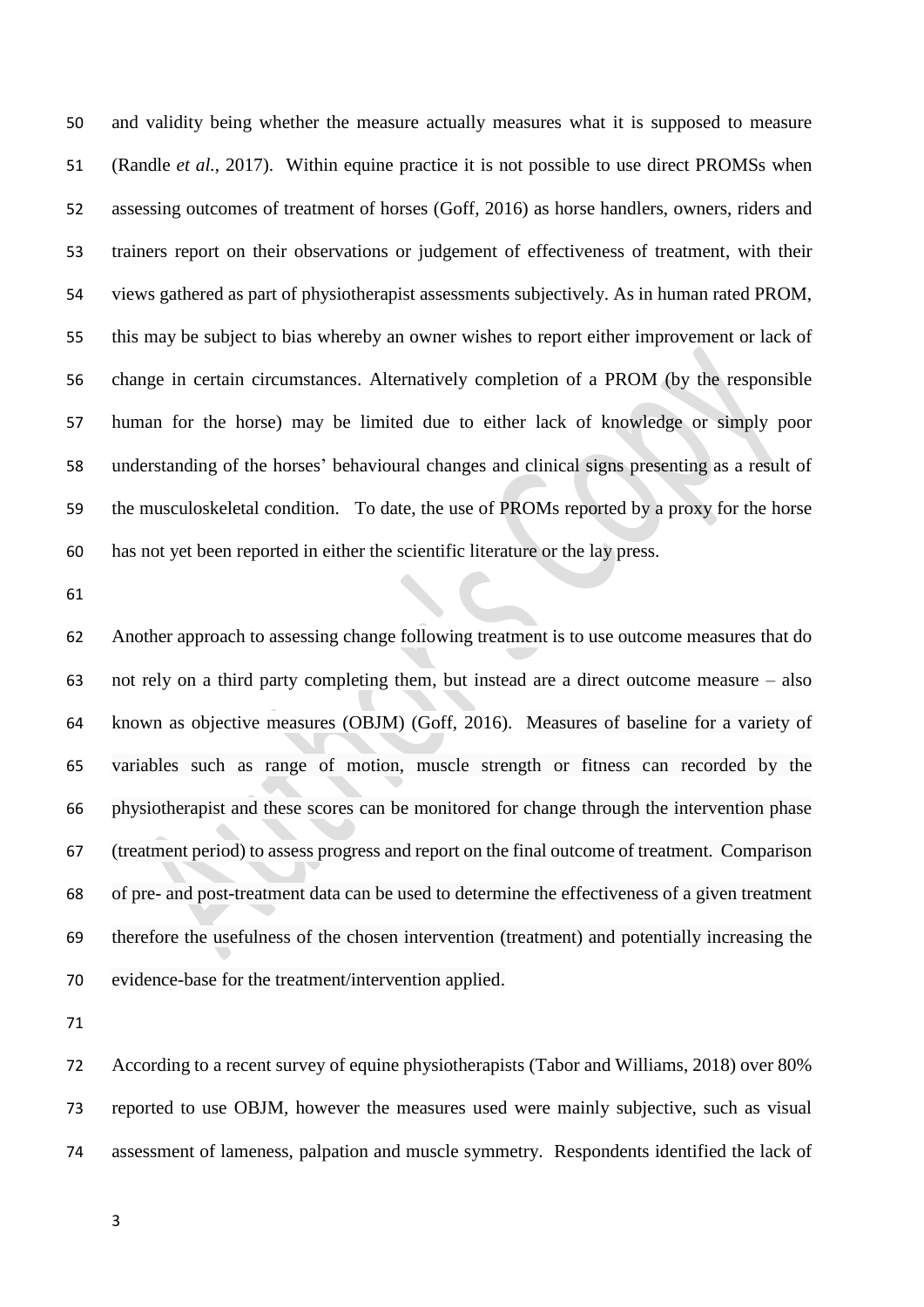validated measures available to clinicians as a primary reason for not using OBJM. There was also a perception that measures reported in the veterinary literature are difficult to use and time consuming. For example, in the laboratory setting the thorough study of forelimb and hindlimb kinematics and kinetics (Clayton and Back, 2013a; Clayton and Back, 2013b) has increased understanding of equine locomotion using gold standard, objective methods of data collection, such as three-dimensional analysis with digital optical motion capture systems and force plates to capture ground reaction forces (Clayton and Schamhardt, 2013). However in reality the equipment required to carry out these assessments is expensive, difficult to move around, and requires time to calibrate and to process data, so are not routinely used in clinical physiotherapy practice.

 The aim of this paper is to review OBJM that could be used in clinical practice, rather than in a laboratory or research setting, by physiotherapists whilst treating horses.

 In addition to referring to a core Animal Physiotherapy textbook (Goff, 2016) a literature search was performed in Science Direct, Wiley Online databases and Google Scholar using the following keywords in various combinations: 'equine', 'horse', 'physiotherapy', 'rehabilitation', 'measure', 'objective', 'outcome' within date range 1990 – 2019. The titles and abstracts of the retrieved studies and those not relevant were discarded with the reference lists of the selected articles searched for additional references. Articles found were categorised into sections relating to measurement area and reviewed: pain assessment in horses; gait assessment; spinal posture and range of movement; goniometry; palpation and muscle size.

### **Pain assessment in horses**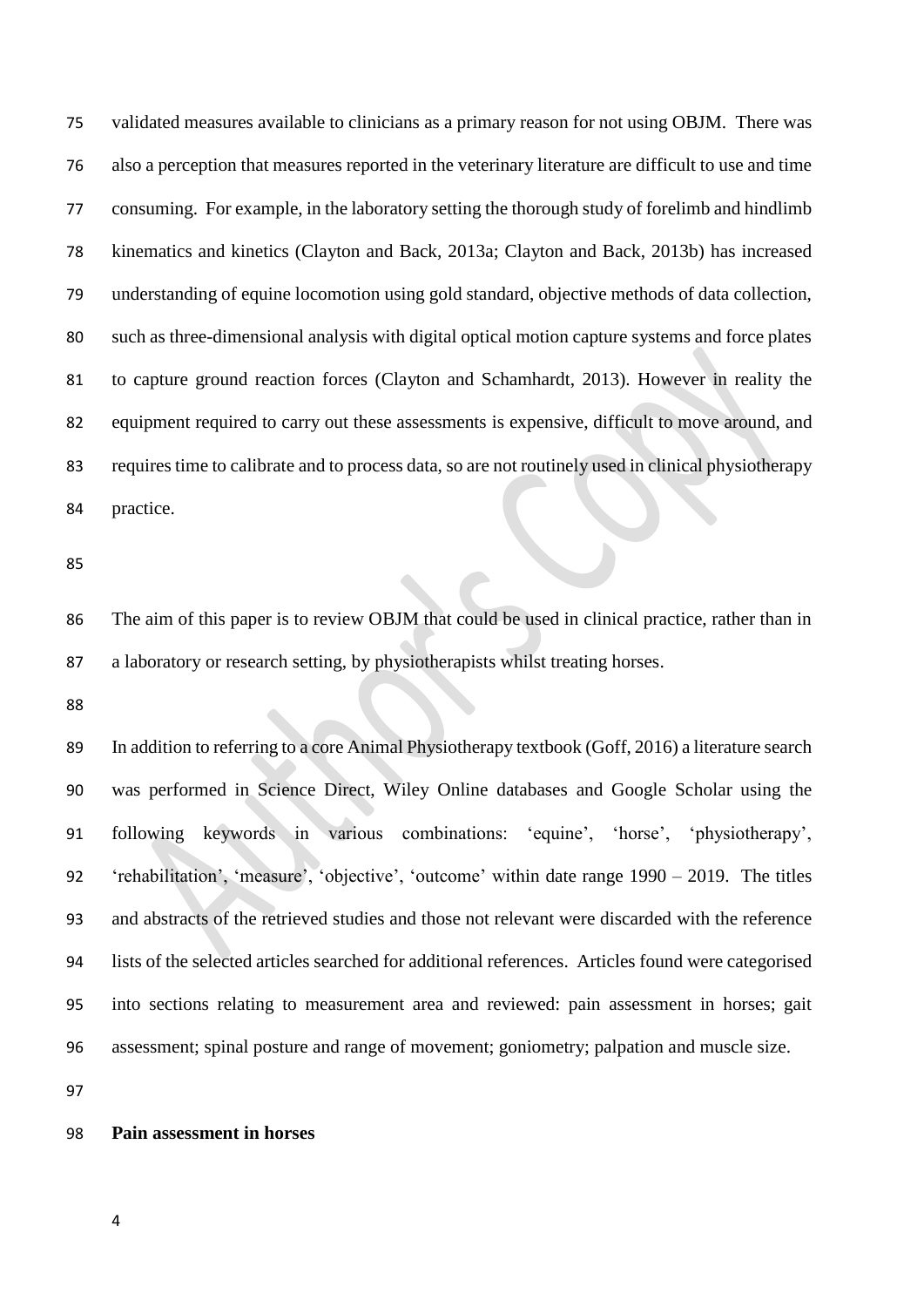The recognition and management of pain is crucial to the welfare of horses (Dalla Costa *et al.*, 2014) however there is very little published research into scales to assess pain in horses (Gleerup *et al.*, 2015) although it is known that the ability of the observer to recognize pain influences the efficacy of subjective pain scales (Bussieres *et al.*, 2008). There are multiple measures used to assess musculoskeletal pain in humans, many based on verbal reports to document quantity (intensity) and quality as well as the pain experience, and how these effect function, sleep and mood for example (Hawker *et al*., 2011). However, pain assessment in animals is limited due to lack of self-reporting and reliance on observation of behaviours reportedly associated with pain (Dyson *et al.*, 2018). Detection of pain by changes in physiological markers, behaviour (Bussieres *et al.*, 2008) and in facial expression have been suggested as proxy measures for pain in animals (Dalla Costa *et al.*, 2014; Gleerup *et al.*, 2015). The Horse Grimace Scale (HGS) has been developed and validated as a practical tool to assess post-operative pain (Dalla Costa *et al.*, 2014). The HGS uses observation of horse behaviour and facial expression, through a three point scoring system of scoring six Facial Action Units (stiffly backwards ears, orbital tightening, tension above the eye area, prominent strained chewing muscles, mouth strained and pronounced chin and strained nostrils). Based on high inter observer reliability and correlation with composite pain scores when tested in horses following castration, the authors suggest that the HGS may be of use in other clinical scenarios. A second research group quantified an ethogram based on the presence or absence of certain behaviours and facial expressions in horses prior to and after application of a noxious stimuli (Gleerup *et al.*, 2015). As per Della Costa *et al*. (2014), Gleerup *et al*. (2015) indicated that facial expressions (change in ear position and appearance of eyes, nostrils and lips) were exhibited during periods of pain, and named this the Equine Pain Face (EPF). To further validate the HGS as a specific tool to assess pain Dalla Costa *et al*. (2017) attempted to investigate if emotional states effect the score, and suggested that positive and negative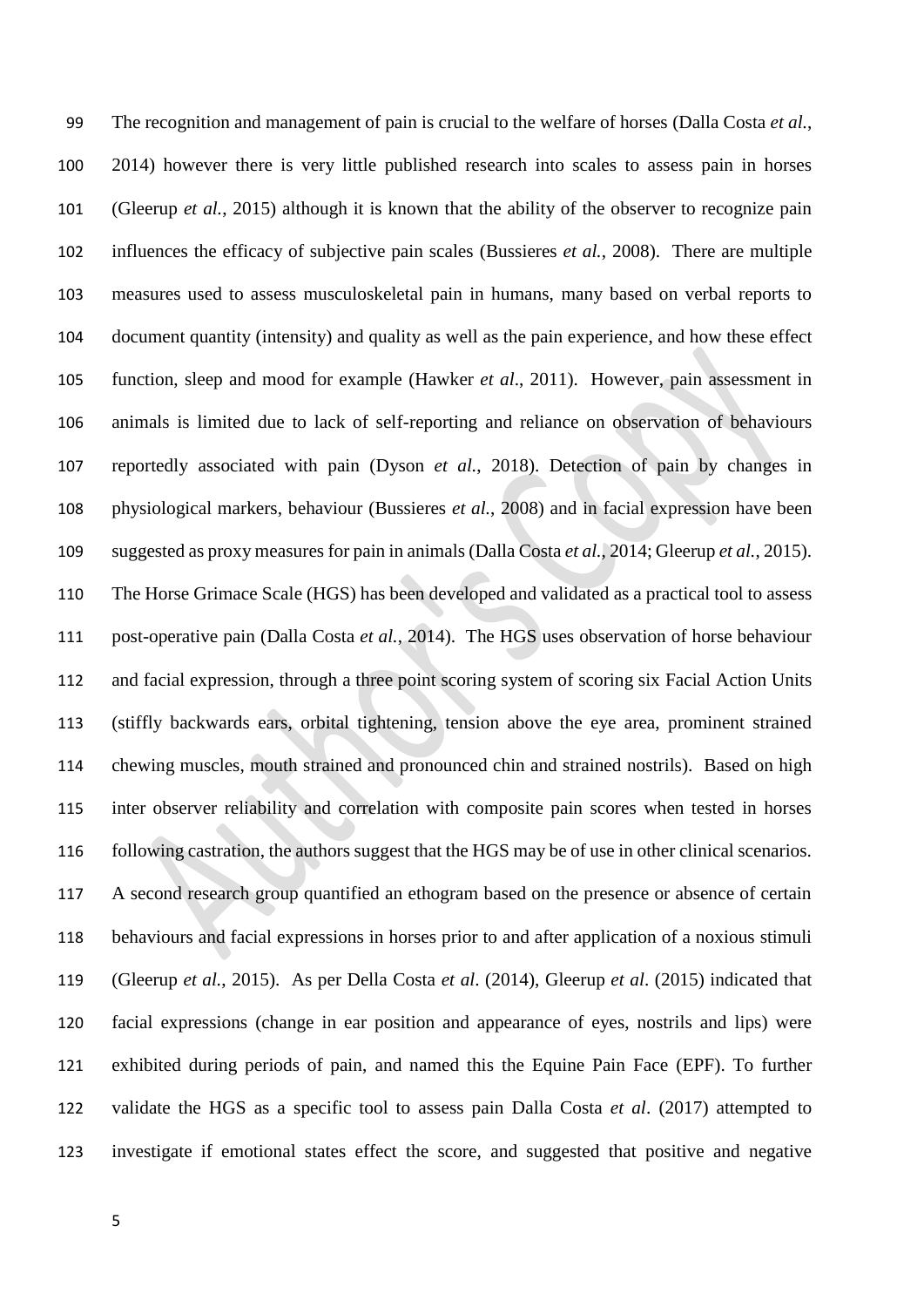emotional states did not differ from control HGS. Both studies of facial expression as well as previously validated studies of composite pain score (Bussieres *et al.*, 2008; Dalla Costa *et al.*, 2014; Gleerup *et al.*, 2015) assess behaviour in response to acute pain. Change in behaviour for chronic pain has yet to be fully investigated, so the HGS and EPC may not be reliable indicators of this type of pain, so caution must be applied when attempting to assess chronic pain with these scoring systems.

 The HGS and EPF are used in assessments of the unridden horse, however most horses are also expected to perform under saddle therefore ethograms for assessing pain in ridden horses have been developed (Dyson *et al.* 2017; Dyson *et al.* 2018; Mullard *et al.*, 2017). Facial expressions in ridden horses (FEReq) were assessed and found repeatable when categorising horses as lame or not lame from photographs (Mullard *et al.*, 2017). In a larger scale study (Dyson *et al.* 2017) 519 photographs of ridden horses were analysed and the FEQeq score for lame horses was significantly higher than those for non-lame horses. In a small sub-group of horses that had received diagnostic analgesia to abolish pain significant differences in FEReq were identified before and after administration of medication. The authors did highlight limitations of assessment of pain from facial expression and have gone on to assess an ethogram that included the FEReq and whole-horse behaviours (Dyson *et al.*, 2018). Observers using this revised scoring system recorded significant difference in mean occurrence of behaviours in non-lame horses when compared to lame horses. It was established from this that the occurrence of eight of more markers, from a list of 24 behavioural descriptors suggests musculoskeletal pain. There is a clear need for objective pain assessment in clinical cases due to its impact on equine welfare (van Loon and van Dierendonck, 2019), consequently a combination of whole-horse behaviours and facial expression assessment could be utilised within physiotherapy assessment of pain in horses.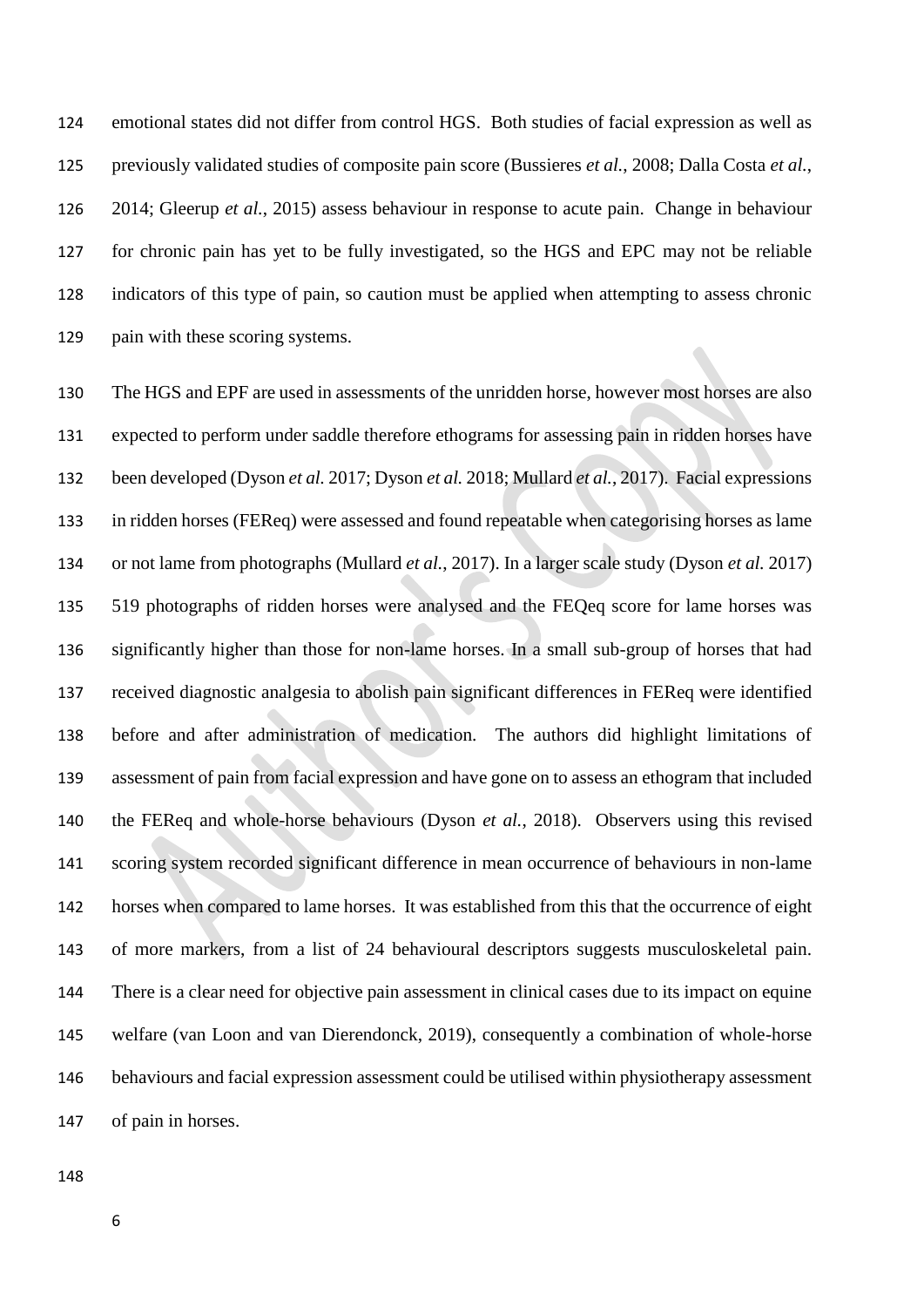#### **Gait Assessment**

 Evaluation of a horse's gait forms part of the systematic approach to the physiotherapy assessment procedure (Goff, 2016), however, it is the role of the veterinarian to establish whether there is an underlying pathological condition or not (i.e. provide diagnosis) as stated in the 2015 Exemptions Order of the Veterinary Act (1966) in the UK. If an irregularity or asymmetry is present it may or may not be considered a subclinical sign of lameness (Bragança *et al.*, 2018). There is considerable variation in scoring lameness between veterinarians (Fuller *et al.*, 2006; Keegan *et al.*, 2010) reducing the reliability of both inter-tester and test-retest measures by observation only. No published data on the ability of physiotherapists to assess gait exists.

 A physiotherapist conducting a gait assessment may focus on assessing gait with a view to assess function of the neuromusculoskeletal system in addition to observing for lameness. Optimal movement is achieved through correct timing and co-ordination of muscle activity, as well as proprioception and balance. The ability for the musculature to control the limb movements based on a trunk that is dynamically stable is also required (Pfau *et al.,* 2017). Inertial Motion Unit (IMU) technology has been used to assess the limb and spinal motion (Bragança *et al.*, 2018) and measure the effects of a four week period of training period (Pfau *et al.,* 2017) however, as yet, no studies have used IMUs to objectively measure the effect of a physiotherapy intervention. Equine spinal motion has also been assessed in unridden horses with and without lameness, on straight lines and on circles (Greve *et al.*, 2015a; Greve *et al.*, 2015b). In addition at present there is debate within the veterinary community regarding what constitutes clinical lameness, potentially caused by pathology and what may be a non-limiting gait asymmetry (Van Weeren *et al.,* 2017). Although asymmetry can be measured, this information not conclusive until the relationship between performance, pain and the threshold for abnormal asymmetry is determined. In addition, whilst the use of IMUs contributes to the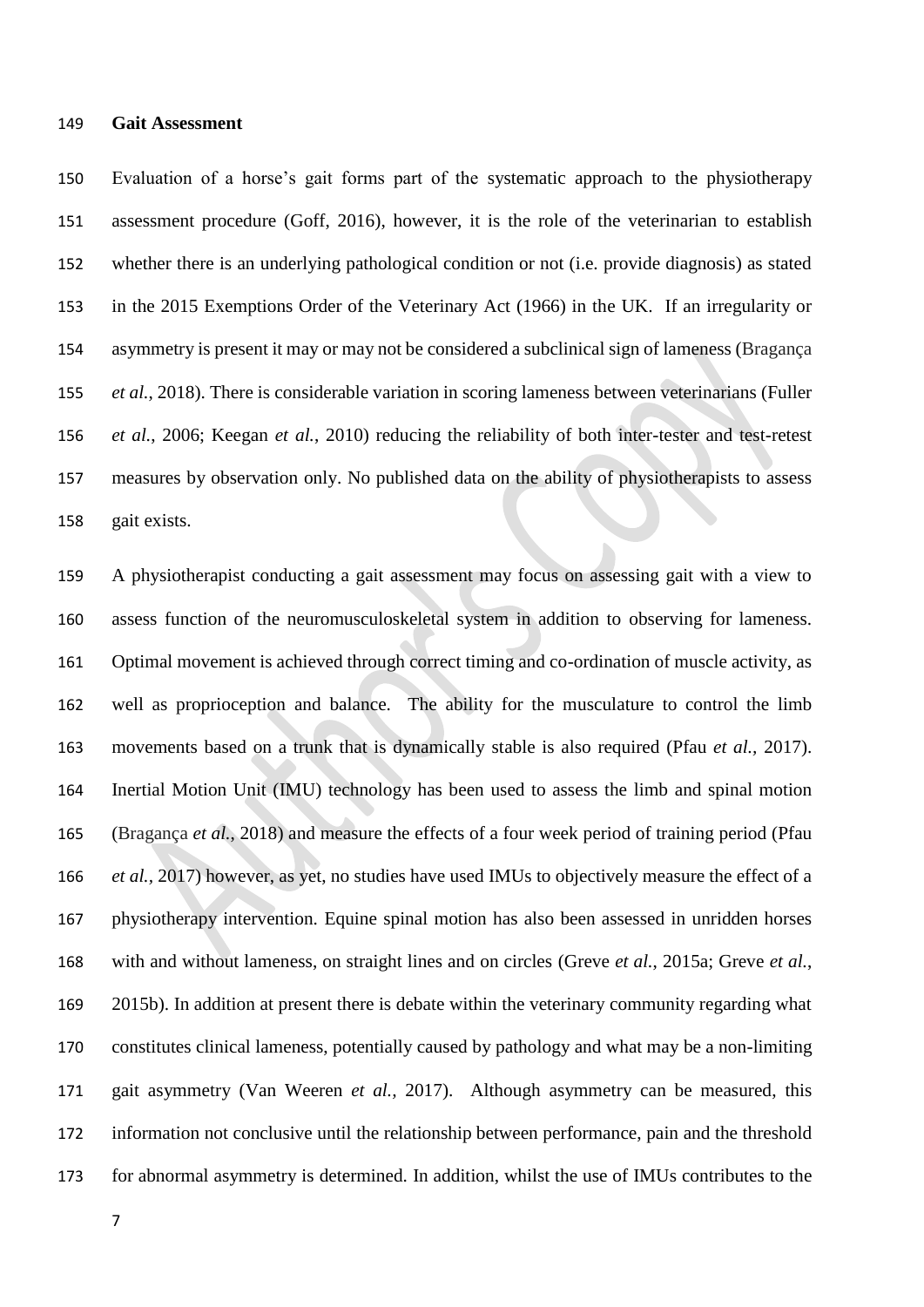understanding of normal and abnormal kinematics, the set up and use of IMUs in daily clinical practice is yet to be commonplace.

### **Spinal Posture and Range of Movement**

 Spinal range of motion is often evaluated in equine musculoskeletal assessments. The cervical spine range of movement can be observed using a food bait to encourage the horse to move their head around to one side of the body, then to the other, to assess range of lateral flexion (Clayton *et al.* 2012) and forward to the chest or between the front legs (Clayton *et al.*, 2010), to assess cervical and thoracolumbar flexion. Manually induced reflexes to stimulate muscle contraction to create spinal motion in the thoracolumbar and lumbosacral regions are also used (Goff, 2016; Licka and Peham, 1998). Spinal motion assessed by both baited and reflex induced mobilisations are assessed subjectively in terms of range and quality of movement (Tabor and Williams, 2018). Recording movement via video footage however does allow for post-assessment objective analysis of posture (Tabor *et al.*, 2019; Taylor *et al.*, 2019) and range of movement (Taylor *et al.*, 2019), although only subjective rating of posture is reported to occur in practice (Tabor and Williams, 2018). Lesimple et al. (2012) found that there is a correlation between pain and posture during standing or during ridden exercise which is based on cervical spine position in horses that have a diagnosis of back pain in the thoracolumbar region. Achieving standardisation of body position is critical for comparing pre- and post- treatment/intervention measurements. In the horse, the standing position is considered to be repeatable when the horse is stood 'square' (lay terminology) and the plantar aspect of each metatarsus perpendicular to the ground, aligned with tuber ischii (Routh *et al*., 2017). The use of reliable and repeatable methodologies are needed to be able to validate measurements techniques (Heale and Twycross, 2015).

### **Goniometry**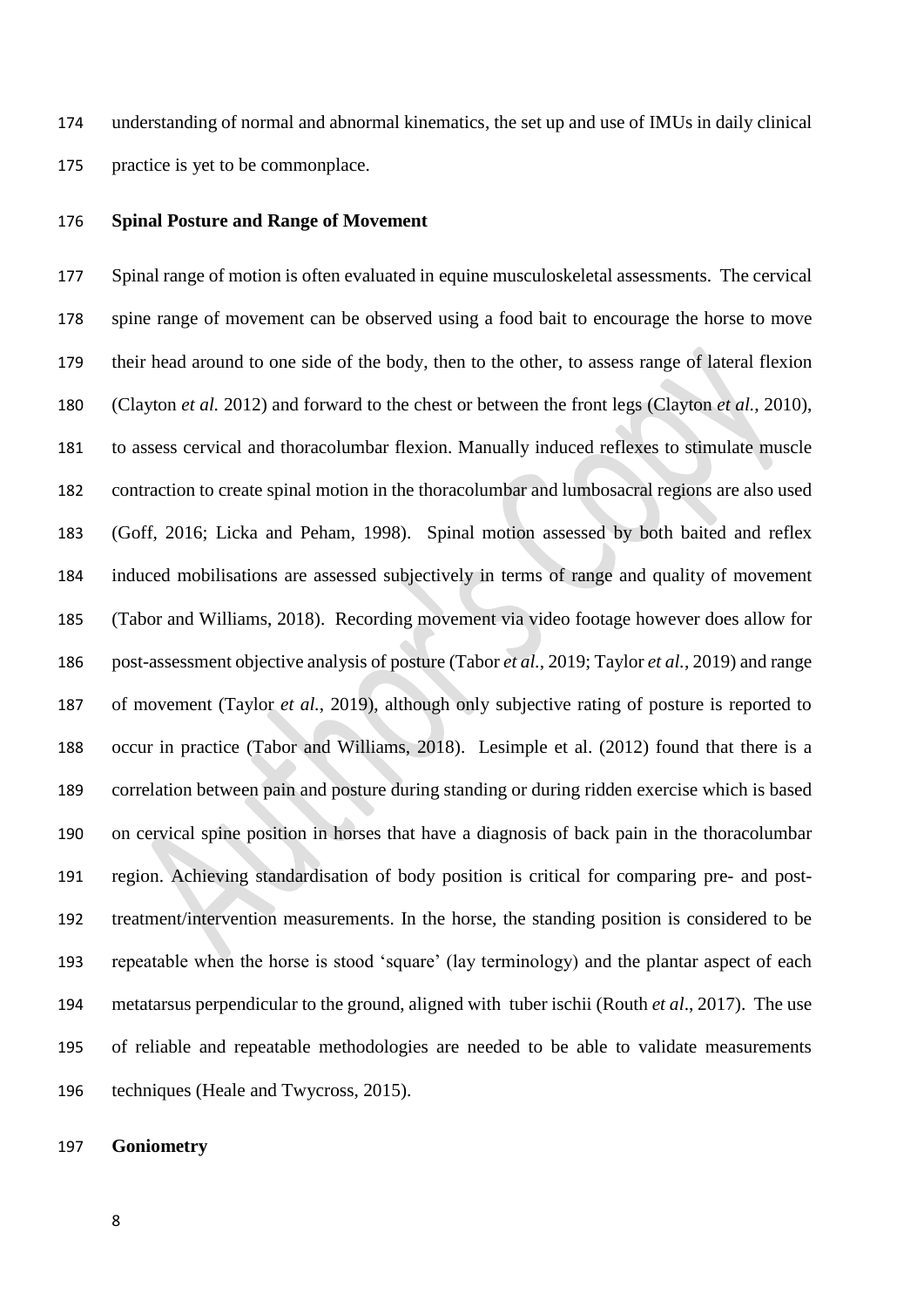Whilst kinematic analysis can provide data on joint range of motion during gait (Clayton and Back, 2013a; Clayton and Back, 2013b), in clinical practice goniometry can be used to objectively assess joint motion, allowing evaluation of treatment intervention and outcome. A goniometer is a simple and inexpensive device commonly used in physical therapy and in horses (Adair *et al.*, 2016; Alrtib *et al.*, 2015; Liljebrink and Bergh, 2010) and has been validated against 'gold-standard' radiography. It has been shown to have high intra-tester reliability and low (Liljebrink and Bergh, 2010) or high average inter-tester reliability (Adair *et al.*, 2016), potentially due to variation in identifying the anatomical landmarks used and therefore the positioning of the goniometer between each assessor. Consistency in standing position (Alrtib *et al.*, 2015), similar to the requirement when assessing posture (Routh *et al.*, 2017; Tabor *et al*, 2019), use of an assistant and whether the horse is standing or anaesthetised in lateral recumbency (Liljebrink and Bergh, 2010) should be taken into account if repeated measures are to be reliable. To date, the reliability of goniometry has not been tested in a longitudinal study in horses. Therefore in clinical practice, to ensure confidence in repeated measures it is recommended that the same observer measures the joint angle with a goniometer on repeated occasions.

 Range of motion of the cervical spine (distance of the horse's nose to shoulder) has also been proposed as a useful OBJM (Goff, 2016), however neither the reliability nor validity of this method have been tested in the horse.

### **Palpation**

 Clinical evaluation of musculoskeletal pain has traditionally included assessment by palpation, however its subjectivity limits its strength as a clinical or research outcome score (Varcoe- Cocks *et al.,* 2006*)*. A pressure algometer (PA) (a handheld device), has been used to attempt to objectively measure pain response in horses during palpation (De Heus *et al.*, 2010; Haussler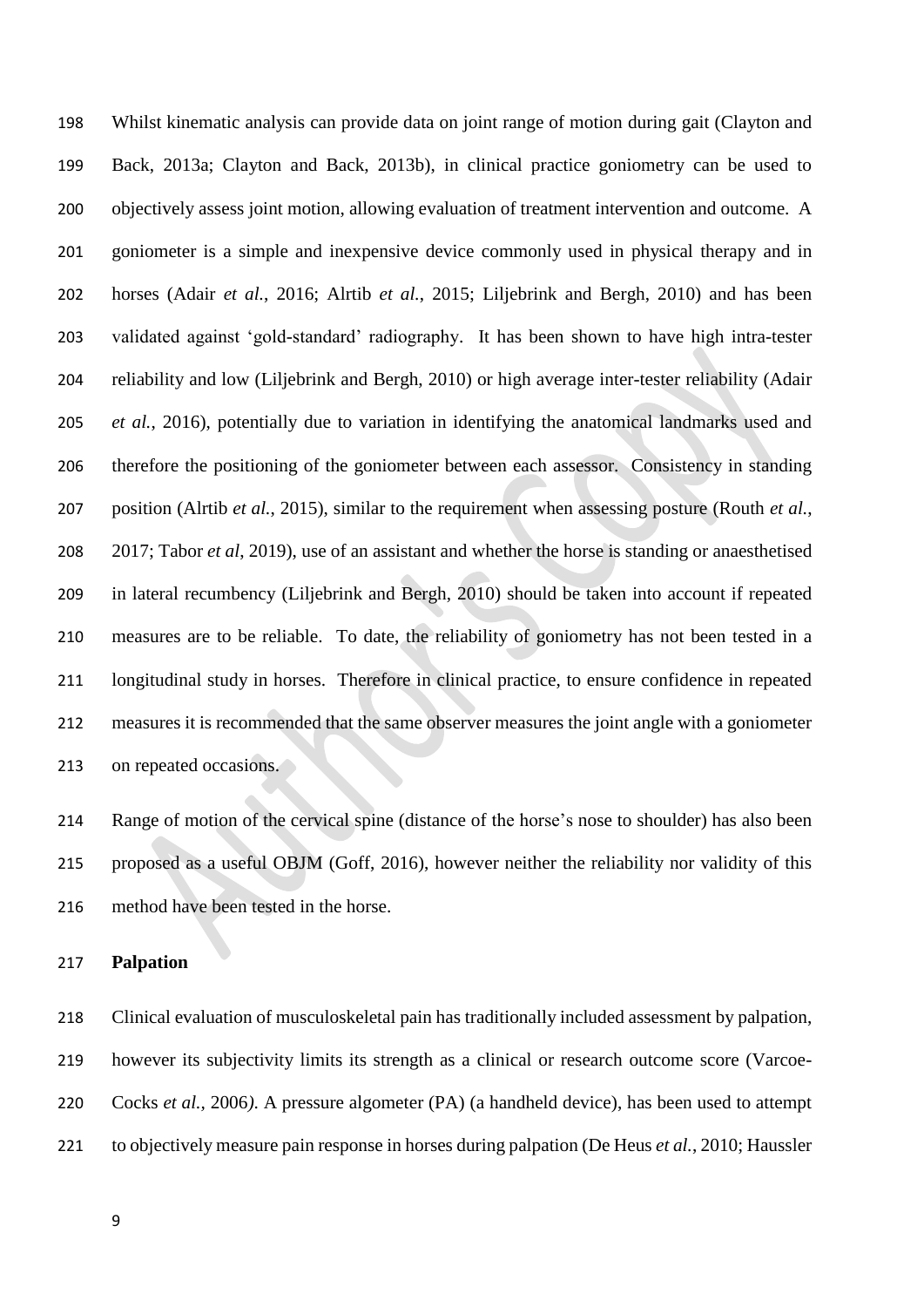and Erb, 2006a; Haussler and Erb, 2006b; Menke *et al.*, 2016; Varcoe-cocks *et al.*, 2006). A PA uses a calibrated pressure gauge with an attached plunger that is pressed against the body (Figure 1). To assess repeatability, Haussler and Erb (2006a) conducted a number of experiments to assess the PAs value in differentiating the mechanical nociceptive threshold (MNT) in areas of known pain versus pain-free regions. The MNT refers to the specific point at which a physiological or behavioural response is noted, during the application of a quantifiable stimulus to a certain area of the body (Love *et al*., 2011). During the application 229 of a PA, this threshold can be documented by recording the force  $(kg \text{ or } N)$  being applied at this point. The MNT were higher over the spinous processes in the thoracolumbar region compared to over the temporomandibular joint for instance (Haussler *et al., 2006a)*. In this study 62 sites were tested three times each to establish repeatability, in 36 horses, with sequential increases in MNT in 24% of subjects showing adaptation to the pressure being applied, whilst 8% became more sensitised to the pressure. However the median range was 235 1kg/cm<sup>2</sup> which the authors note as their suggested measurement error, requiring a change of +/- 1kg.cm<sup>2</sup> to be used to assess for change in response to palpation. A further test of PA repeatability, in 12 thoroughbred racehorses by Varcoe-cocks *et al*. (2006) found that the PA scores, as well as being repeatable in four thoracolumbar and pelvis points, correlated with subjective scores of muscle palpation. PA appears to provide an objective repeatable clinical measure of MNTs, and therefore could be used to assess the therapeutic effectiveness of an intervention /physiotherapy treatment.

[Figure 1]

 Multiple palpation scoring systems are used in human physiotherapy (Hawker *at al.*, 2011) to help the clinician understand pain levels, but they are subjective scales based on the verbal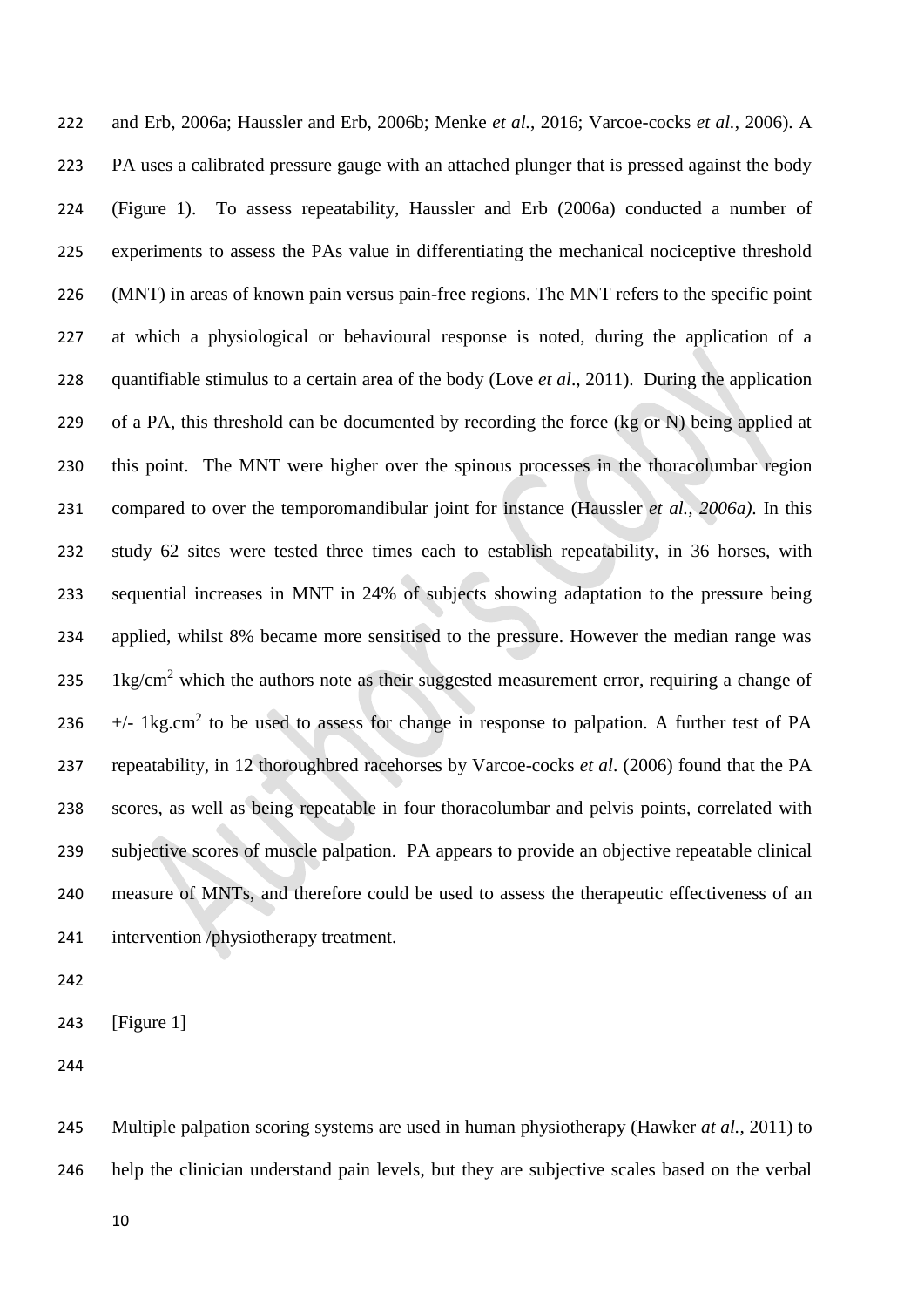feedback given by the human patient. In the equine field, self-reporting is not possible therefore palpation scoring scales have been established (De Heus *et al.,* 2010; Varcoe-cocks *et al.*, 2006) that rely on scoring by a third party, usually the owner / keeper or rider (Table 1). These scoring systems can be used to score pain, tissue texture and behaviour responses and range from detailed systems which are less open to subjective bias to more basic systems such as the scale- based approach (normal, mild, medium) used by Jepsen *et al.* (2006) to record mechanosensitivity on palpation. In a recent study excellent inter-rater reliability was found between three qualified veterinary physiotherapists when manually assessing epaxial soft tissue using a palpation score and agreement was greater for manual palpation than a PA or an electronic force sensor (Merrifield-Jones *et al.*, 2019). In clinical practice detailed scales tend not to be utilised (Tabor and Williams, 2018) and worringly, use of subjective or no scales, could result in significant subjective interpretation and variability between clinicians.

 Table 1: Example of palpation scoring scale, modified from Varcoe-Cocks *et al.* (2006) and the Modified Ashworth Scale (Ravara *et al.* 2015).

| Score          | Description                                                                 |
|----------------|-----------------------------------------------------------------------------|
| $\Omega$       | Soft, low tone                                                              |
|                | Normal                                                                      |
| $\overline{2}$ | Increased muscle tone but not painful                                       |
| 3              | Increased muscle tone and/or painful (slight associated spasm on palpation, |
|                | no associated movement                                                      |
| 4              | Painful (associated spasm on palpation with associated local movement,      |
|                | i.e. pelvic tilt, extension response),                                      |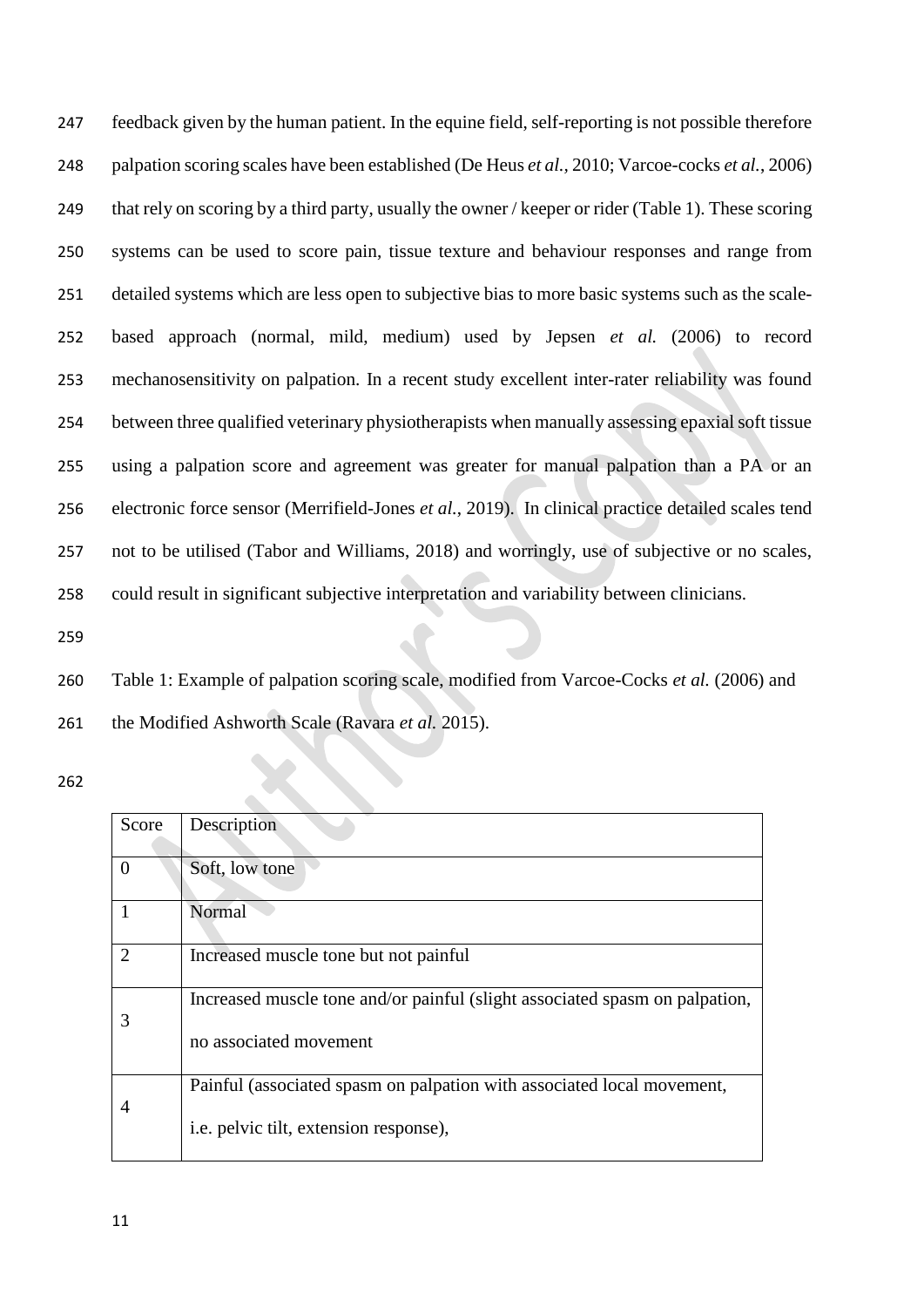Very painful (spasm plus behavioural response to palpation, i.e. ears flat back, kicking).

**Muscle size**

 A fundamental component of physiotherapy includes rehabilitation programmes that prescribe exercise for therapeutic purposes. Developing muscle strength (skeletal muscle hypertrophy) is one adaptation often desired within rehabilitation (Schoenfeld *et al.*, 2016). An example in this context would be exercises prescribed to address muscle atrophy of the thoracic paraspinal muscles related to back pain (muscle soreness) caused by saddles (Von Peinen *et al.*, 2010).

 Cross sectional area (CSA), measured by ultrasonography has been used to record muscle size change (de Oliveira *et al.*, 2015; Stubbs *et al.,* 2015) in the multifidus muscles in the thoracolumbar spine plus thickness of the longissimus dorsi muscle has also been shown to be repeatable (Abe *et al.*, 2012). However access to the equipment needed for this measurement purpose, plus the requirement in horses for removal of hair which would otherwise trap air and impact imaging, is likely to restrict the use of ultrasonography to provide outcome measures in clinical practice.

 Greve and Dyson (2014) have reported the use of a flexible curve ruler (FCR) to provide data on the shape and symmetry of the thoracic spinal profile finding a positive association between 280 saddle slip and horses with a wider back shape at the  $13<sup>th</sup>$  thoracic vertebrae compared with 281 that at the  $18<sup>th</sup>$ . In a subsequent study the FCR was used to measure longitudinal back dimension changes at two month intervals over one year (Greve and Dyson, 2015). Changes in shape and symmetry were related to factors associated with the horse, the saddle and rider. Therefore the FCR could be reliably used to assess for paraspinal muscle hypertrophy (or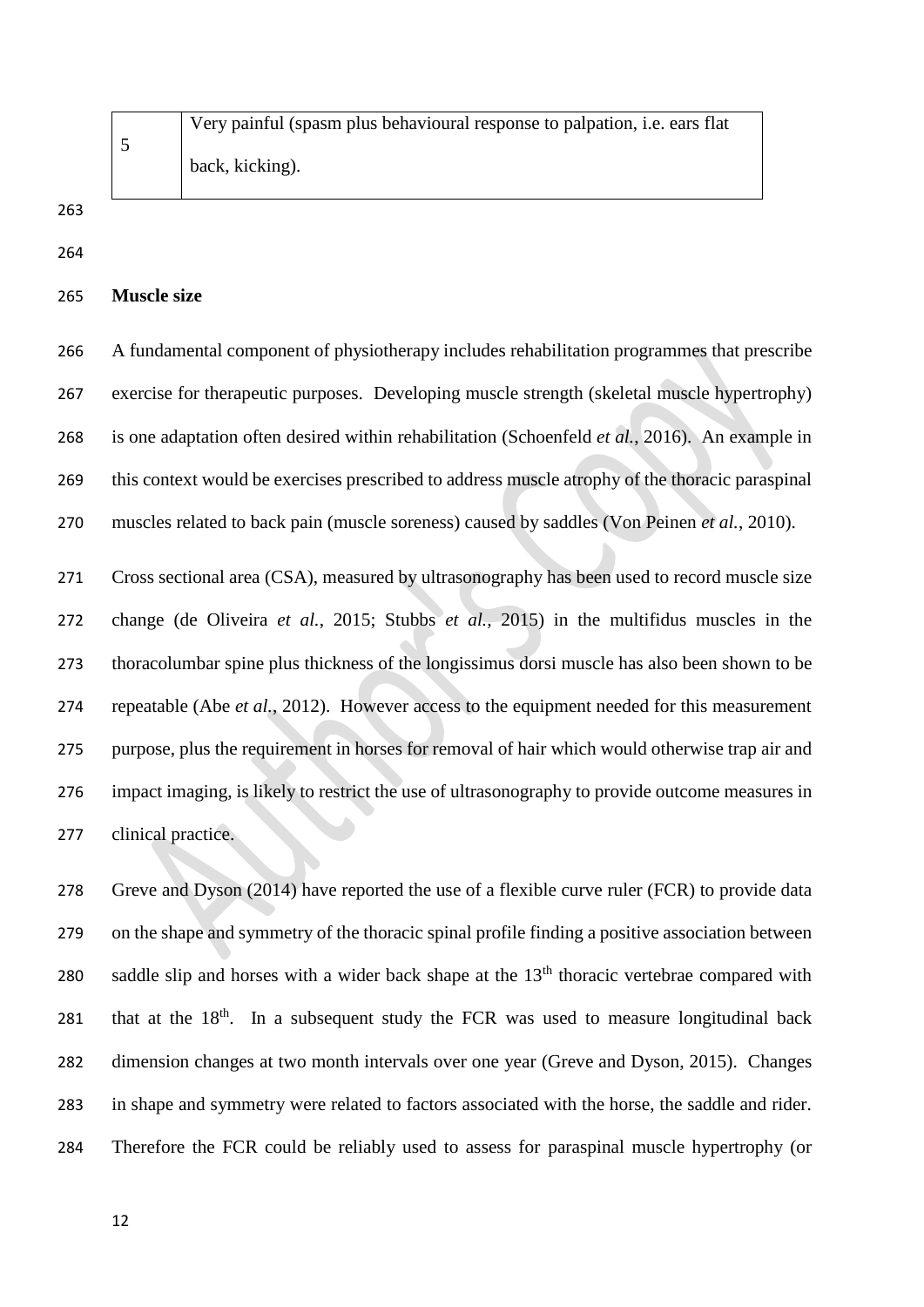atrophy) as a result of a physiotherapy intervention. FCR of the profile at the  $16<sup>th</sup>$  thoracic vertebral level has also been tested against CSA of *multifidus* however there appears to be no relationship between the size of this deeper stability muscle and the transverse profile (Tabor, 2015), suggesting the FCR is useful for a gross record of a region but not specific to individual muscle change.

290

## 291 **Current use of objective measures in equine physiotherapy**

 There is evidence to support the reliability of individual OBJM, however inter-rater reliability is not a high as intra-rater reliability indicating that the use of tools and techniques to collect objective measurement could be used by individual practitioners confidently but with caution for multiple users. Despite this, even the use of these tools is reported to be limited by individual equine physiotherapists and to aid evaluation of interventions/physiotherapy treatments practitioners should select the most appropriate and reliable tool for the assessment requirement (Table 2).

299

## 300 Table 2: Summary of objective measurement tools evaluated for use in equine

301 musculoskeletal assessment

| Measure         | Tool and purpose       | Pros $(\checkmark)$ Cons $(X)$ | <b>Supporting Evidence</b> |
|-----------------|------------------------|--------------------------------|----------------------------|
| Range of Motion | Tape measure:          | $\sqrt{\text{Simple}}$         | Clayton et al.             |
|                 | Cervical spine lateral | $\checkmark$ Inexpensive       | $(2010)$ ; Clayton et      |
|                 | $flexion - nose to$    | X Reliability not tested       | al. (2012); Goff           |
|                 | landmark on trunk      |                                | (2016)                     |
|                 | Goniometry:            | $\checkmark$ Simple            | Liljebrink and             |
|                 | Limb joint flexion     | $\checkmark$ Inexpensive       | Bergh, 2010; Alrtib        |
|                 | and extension          | X Peripheral joints            | et al., 2015; Adair et     |
|                 |                        | only                           | <i>al.</i> , 2016;         |
|                 |                        | X low inter-rater              |                            |
|                 |                        | reliability                    |                            |
| Posture         | Photographs:           | $\checkmark$ Simple            | Lesimple et al.            |
|                 | Static spinal posture  | $\checkmark$ Inexpensive       | $(2012)$ ; Tabor and       |
|                 |                        | X low inter-rater              | Williams (2018)            |
|                 |                        | reliability                    |                            |
|                 |                        | X Computer software            |                            |
|                 |                        | required                       |                            |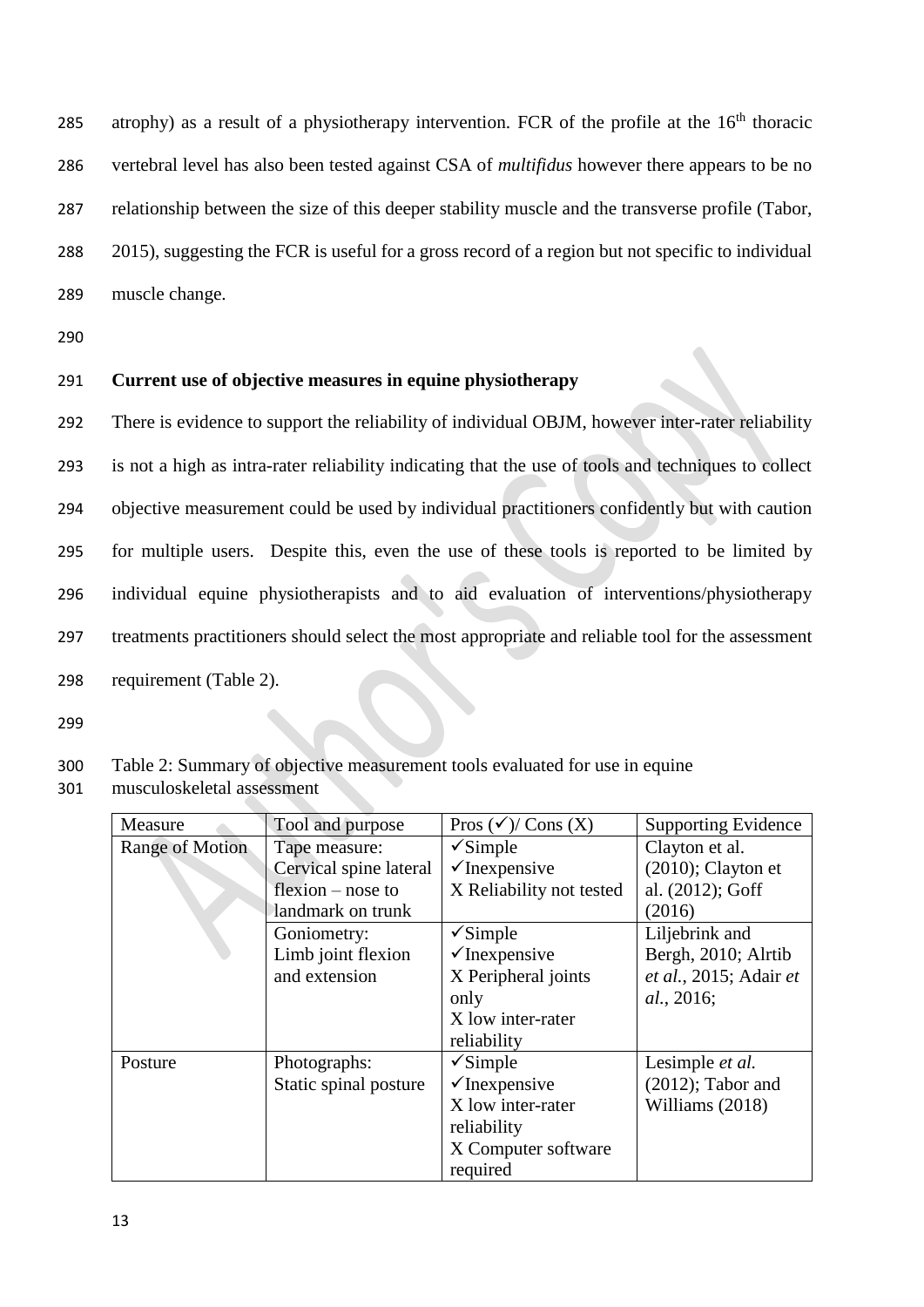|             | Video:                   | $\checkmark$ Inexpensive           | Taylor et al. (2019)     |
|-------------|--------------------------|------------------------------------|--------------------------|
|             | Spinal posture from      | X Inter-reliability not            |                          |
|             | individual frames        | tested                             |                          |
|             |                          | X Computer software                |                          |
|             |                          | required                           |                          |
| Palpation   | Palpation score:         | $\checkmark$ Simple                | Varcoe-cocks et al.      |
|             | Pain (behavioural)       | $\checkmark$ Inexpensive           | $(2006)$ ; De Heus et    |
|             | response / muscle        | $\checkmark$ Excellent inter-rater | <i>al.</i> (2010);       |
|             | tone / spasm             | reliability                        | Merrifield-Jones et      |
|             |                          | X Categorical scoring              | al. (2019)               |
|             |                          |                                    |                          |
|             | Pressure Algometry:      | $\checkmark$ Simple                | Varcoe-cocks et al.      |
|             | Mechanical               | $\checkmark$ Inexpensive           | (2006); Haussler and     |
|             | nociceptive              | X Inconsistent inter-              | Erb (2006a);             |
|             | threshold                | rater reliability reported         | Haussler and Erb,        |
|             |                          |                                    | (2006b); Menke et        |
|             |                          |                                    | al., 2016;               |
| Muscle size | <b>Flexicurve Ruler:</b> | $\sqrt{\text{Simple}}$             | Greve and Dyson          |
|             | Transverse profile of    | $\checkmark$ Inexpensive           | (2014 & 2015)            |
|             | thoracolumbar spinal     | X Gross bulk                       |                          |
|             | region                   | measurement not                    |                          |
|             |                          | individual muscles                 |                          |
|             | <b>Ultrasound Scan:</b>  | $\sqrt{\text{Reliable}}$           | Abe et al. (2012); de    |
|             | Muscle cross             | $\checkmark$ Measurement of        | Oliveira et al.          |
|             | sectional area           | individual muscles                 | $(2015)$ ; Stubbs et al. |
|             |                          | X Expensive                        | (2015)                   |
|             |                          | equipment                          |                          |
|             |                          | X Specialist training              |                          |
|             |                          | required                           |                          |

302

303

## 304 **Future use of objective measures in equine physiotherapy**

 Within a physiotherapy assessment there is a requirement to use OBJMs and whilst factors such as muscle strength cannot be tested, in future the advances of technologies may allow the use of proxy measures in the clinical situation. Adopting proven practice from musculoskeletal assessment and physiotherapy management within human medicine is recommended for equine welfare and for professional practice. This would improve the support for certain treatments or rehabilitation interventions, for instance manual therapies, electrotherapies or exercise programmes. Studies investigating the efficacy of animal rehabilitation / physiotherapy inventions currently being used should examine and scrutinize the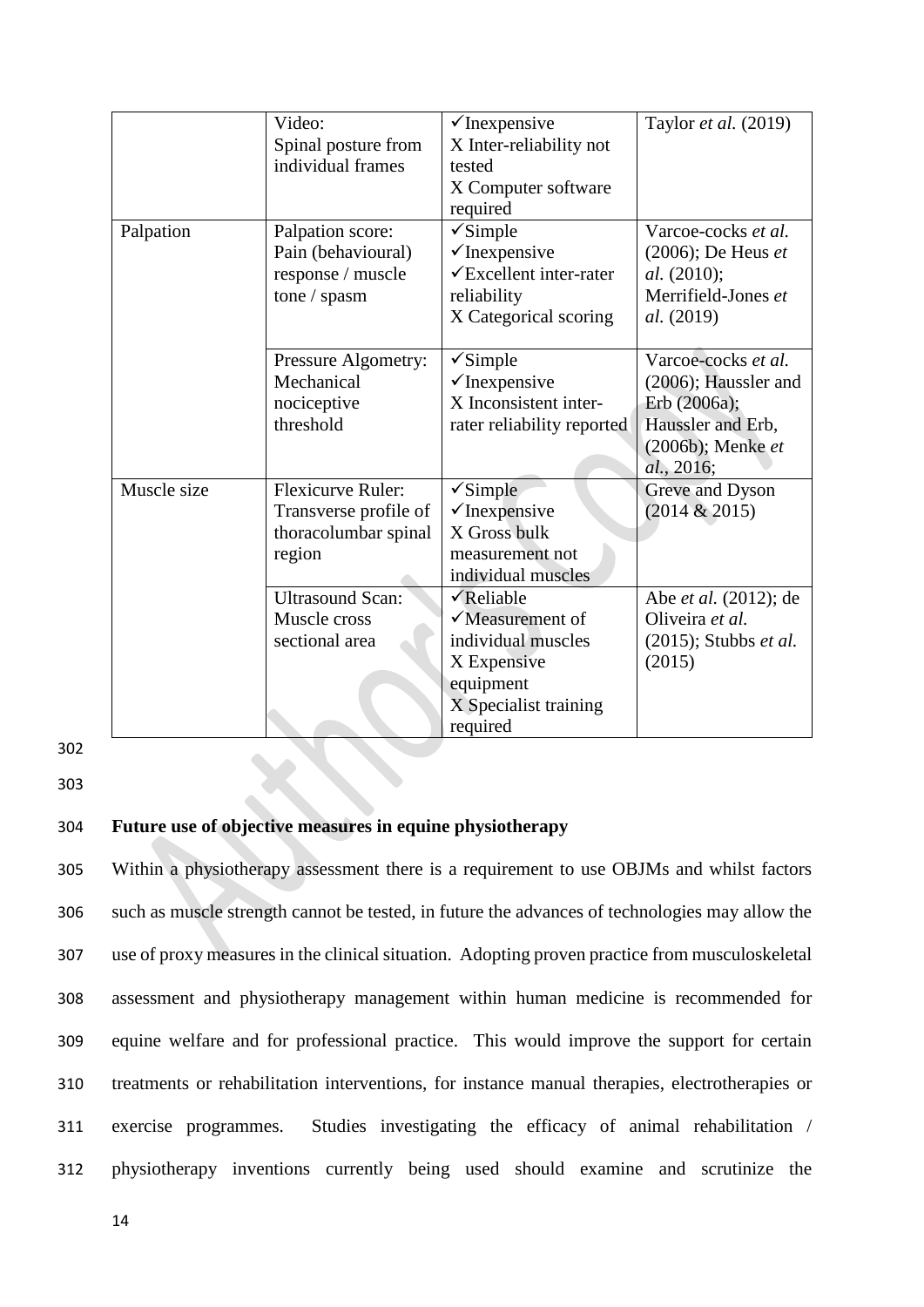methodologies and the appropriateness of outcome measures used. For the profession to continue to work within the construct of increased requirement for evidence based practice, clinicians need to adopt a more widespread use of truly OBJMs. Use of reliable and valid measurements will strengthen the evidence base for the use of physiotherapy and rehabilitation in practice.

### **Conclusion**

 Validated outcome measures are needed to support clinical reasoning in selection of physiotherapy approaches to treated horses and to provide evidence of effectiveness. Whilst there are validated tools available at present (e.g. goniometry and palpation scores), these are not in consistent use in clinical practice. The challenges of a non-self-reporting patient should be taken seriously and the combined use of pain responses, behavioural changes and objective measures collected during assessment could be considered useful in practice once further validation of these has been conducted. Further development of existing measures in conjunction with validation studies of outcome scoring systems could enhance clinical equine physiotherapy practice.

Ethical Approval: None required

 Funding: This research did not receive any specific grant from funding agencies in the public, commercial, or not-for-profit sectors.

Conflict of Interest: None

### **References**

 Abe, T., Kearns, C. and Rogers, B. 2012. Reliability of ultrasound-measured muscle thickness of the longissimus dorsi muscle in thoroughbreds. Comparative Exercise Physiology. Jan 1;8(3-4):189-94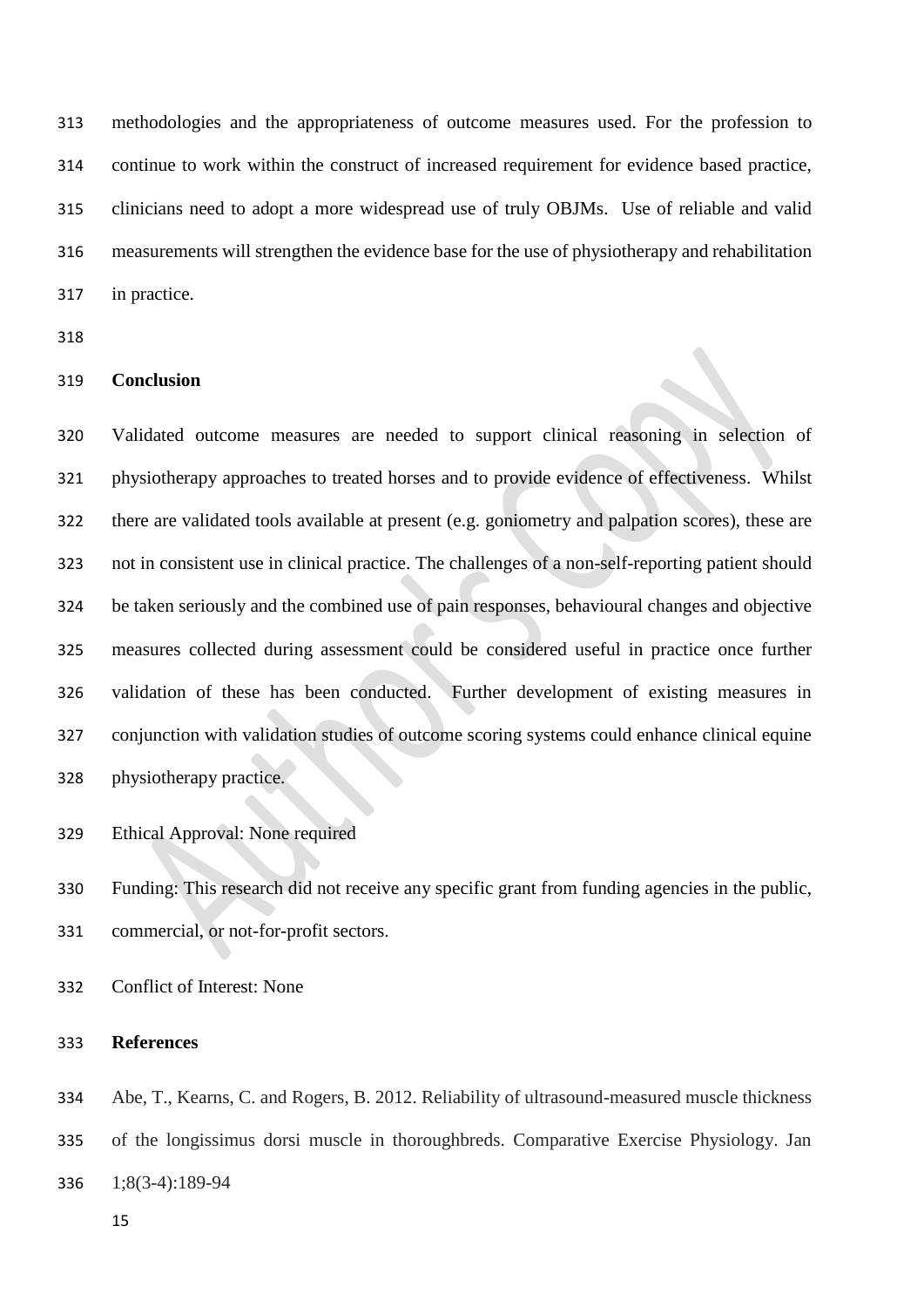- Adair, H., Marcellin-Little, D. and, Levine, D. 2016. Validity and repeatability of goniometry
- in normal horses. Veterinary and Comparative Orthopaedics and Traumatology. 29(04):314-9
- Alrtib, A., Oheida, A., Abushhiwa, M. and Davies, H. 2015. Metacarpophalangeal Joint Angle
- Measurement in Equine Forelimbs. 5920:831-840
- Bennell, K., Talbot, R., Wajswelner, H., Techovanich, W., Kelly, D. and Hall, A., 1998. Intra-
- rater and inter-rater reliability of a weight-bearing lunge measure of ankle dorsiflexion.
- Australian Journal of Physiotherapy, *44*(3), pp.175-180.
- Bragança, F., Rhodin, M. and van Weeren, P., 2016. On the brink of daily clinical application
- of objective gait analysis: What evidence do we have so far from studies using an induced
- lameness model?. The Veterinary Journal. Apr 1;234:11-23
- Bussieres, G., Jacques, C., Lainay, O., Beauchamp, G., Leblond, A., Cadoré, J., Desmaizières,
- L., Cuvelliez, S. and Troncy, E., 2008. Development of a composite orthopaedic pain scale in horses. Research in Veterinary Science. Oct 1;85(2):294-306.
- Chartered Society of Physiotherapy, 2017. Outcome and experience measures Available from:
- http://www.csp.org.uk/professional-union/practice/evidence-base/outcome-measures-
- experience-measures.
- 353 Clayton, H., and Back, W., 2013a. Hind limb function. In: Equine Locomotion,  $2^{nd}$  edn. Eds: H.M. Clayton and W. Back, Elsevier, Philadelphia, p 127
- 355 Clayton, H., Chateau, H and Back, W., 2013b. Forelimb function. In: Equine Locomotion, 2<sup>nd</sup>
- Edn. Eds: H.M. Clayton and W. Back, Elsevier, Philadelphia, p 99
- Clayton, H., Kaiser, L., Lavagnino, M. and Stubbs, N., 2012. Evaluation of intersegmental
- vertebral motion during performance of dynamic mobilization exercises in cervical lateral
- bending in horses. American Journal of Veterinary Research. Aug; 73(8):1153-9.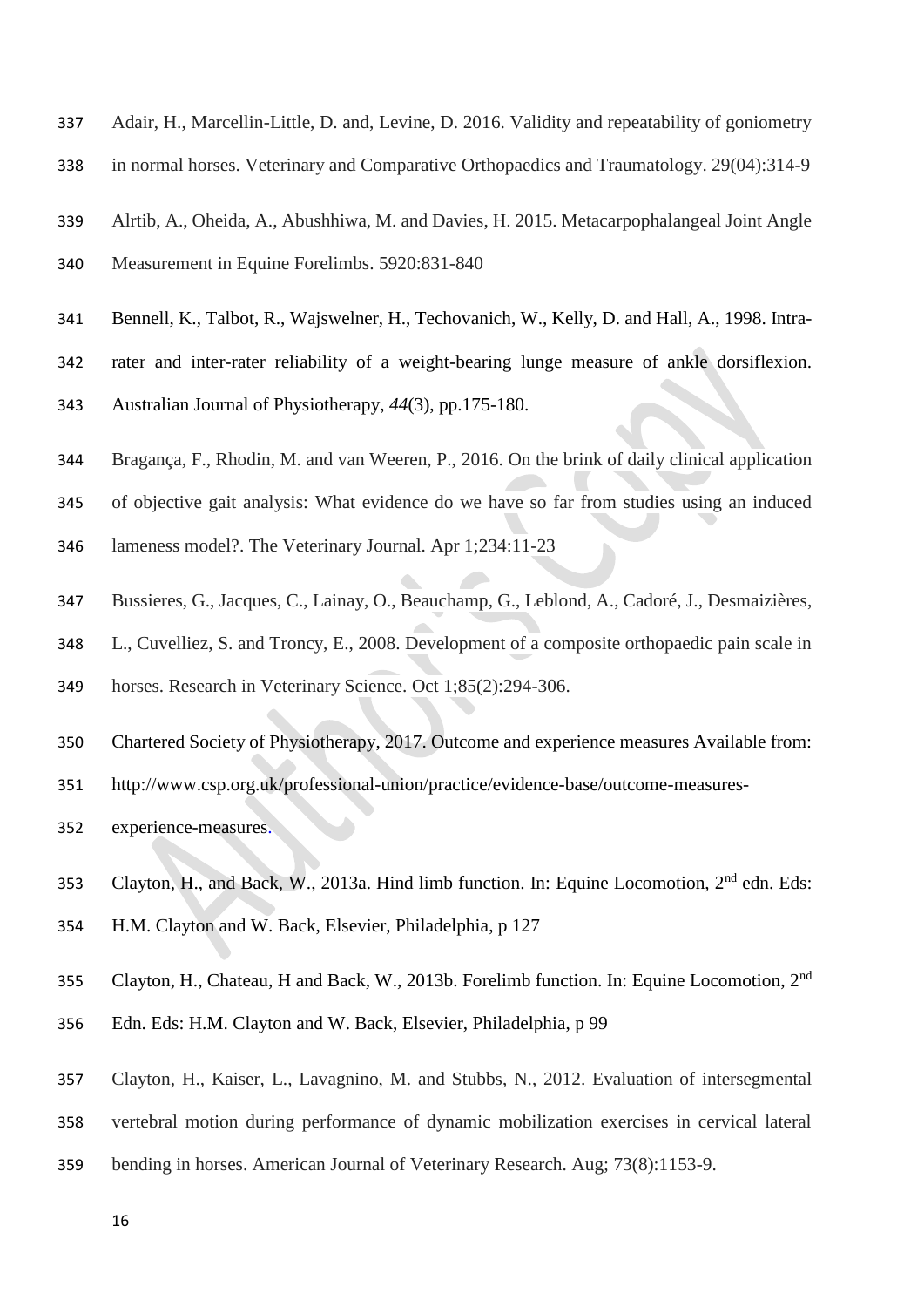- Clayton, H., Kaiser, L., Lavagnino, M. and Stubbs, N., 2010. Dynamic mobilisations in cervical
- flexion: Effects on intervertebral angulations. Equine Veterinary Journal. Nov;42:688-94.
- Clayton, H., and Schamhardt, H., 2013. Measurement techniques for gait analysis. In: Equine 363 Locomotion, 2<sup>nd</sup> edn. Eds: H.M. Clayton and W. Back, Elsevier, Philadelphia, p 31
- Dalla Costa, E., Minero, M., Lebelt, D., Stucke, D., Canali, E. and Leach, M., 2014. Development of the Horse Grimace Scale (HGS) as a pain assessment tool in horses undergoing routine castration. PLoS one. Mar 19;9(3):e92281.
- Dalla Costa, E., Bracci, D., Dai, F., Lebelt, D. and Minero M., 2017. Do different emotional states affect the Horse Grimace Scale Score? A pilot study. Journal of Equine Veterinary Science. Jul 1;54:114-7.
- De Heus, P., Van Oossanen, G., Van Dierendonck, M. and Back, W. 2010. A pressure algometer is a useful tool to objectively monitor the effect of diagnostic palpation by a physiotherapist in warmblood horses. Journal of Equine Veterinary Science. 30(6):310-321
- Dyson, S., Berger, J., Ellis, A. and Mullard, J., 2017. Can the presence of musculoskeletal pain be determined from the facial expressions of ridden horses (FEReq)?. Journal of Veterinary Behavior. May 1;19:78-89.
- Dyson, S., Berger, J., Ellis, A. and Mullard, J., 2018. Development of an ethogram for a pain scoring system in ridden horses and its application to determine the presence of musculoskeletal pain. Journal of Veterinary Behavior. Jan 1;23:47-57.
- Elasy, T.A. and Gaddy, G., 1998. Measuring subjective outcomes: Rethinking reliability and validity. Journal of general internal medicine, 13(11), pp.757-761.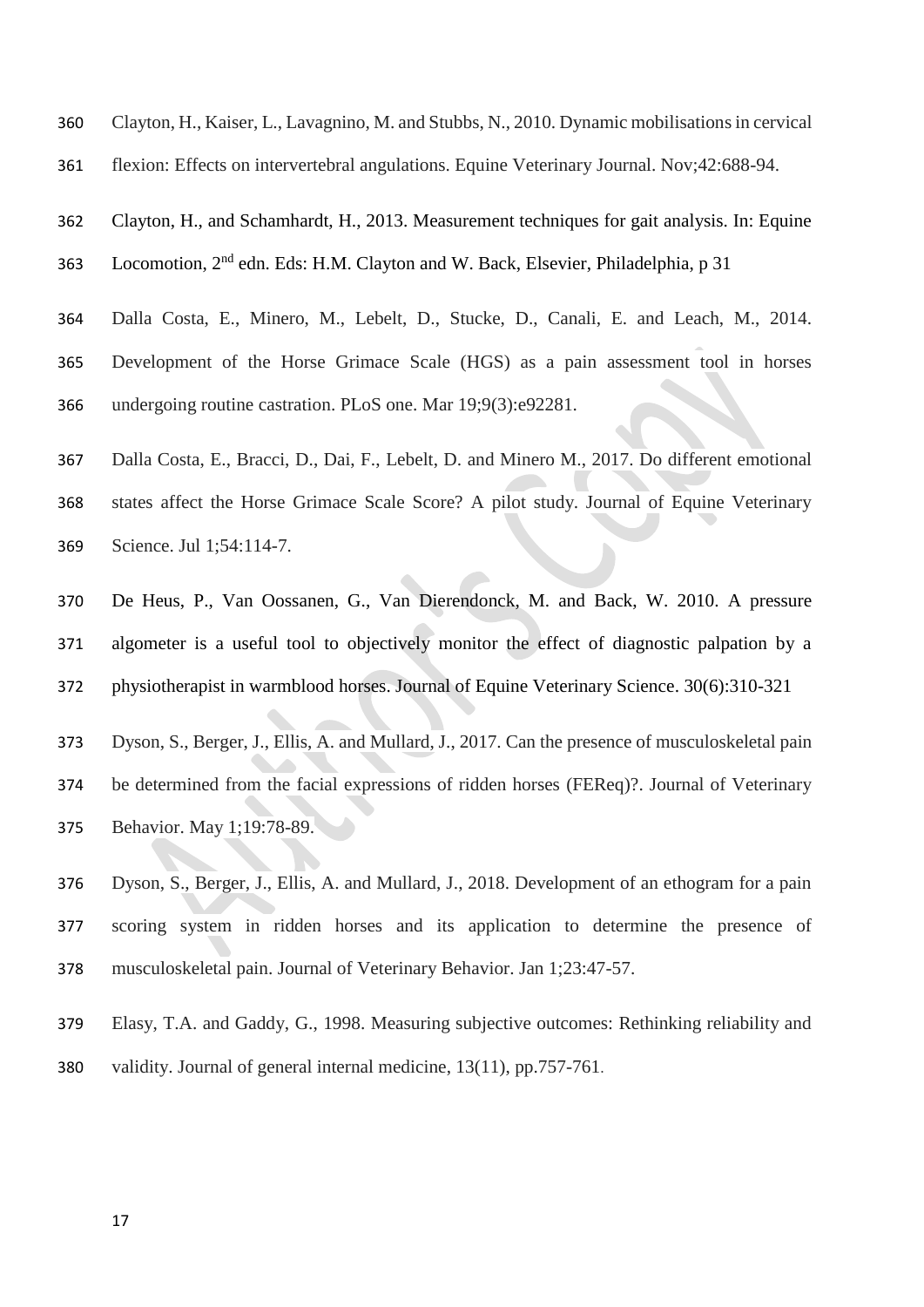- Fuller, C., Bladon, B., Driver, A. and Barr, A., 2006. The intra-and inter-assessor reliability of measurement of functional outcome by lameness scoring in horses. The Veterinary Journal. Mar 1;171(2):281-6.
- Gleerup, K., Forkman, B., Lindegaard, C. and Andersen, P., 2015. An equine pain face. Veterinary Anaesthesia and Analgesia. Jan 1;42(1):103-14.
- Goff, L., 2016. Physiotherapy assessment for animals. In: McGowan CM, Goff L, editors.
- Animal Physiotherapy. Second Edition, Wiley-Blackwell, West Sussex UK. Chapter 11, p. 171–96.
- Greve, L. and Dyson, S. 2014. The interrelationship of lameness, saddle slip and back shape in
- the general sports horse population. Equine Veterinary Journal. Nov;46(6):687-94.
- Greve, L. and Dyson, S. 2015. A longitudinal study of back dimension changes over 1 year in sports horses. The Veterinary Journal. Jan 1;203(1):65-73.
- Greve, L., Dyson, S. and Pfau, T., 2015. Thoracolumbar Movement in Sound Horses Trotting in Hand and on the Lunge. Equine Veterinary Journal. Sep;47:11
- Greve, L., Dyson, S. and Pfau, T., 2017 Alterations in thoracolumbosacral movement when pain causing lameness has been improved by diagnostic analgesia. The Veterinary Journal. Jun 1;224:55-63.
- Haussler, K. and Erb, H. 2006a. Pressure algometry for the detection of induced back pain in horses: a preliminary study. Equine Veterinary Journal. 2006a 38(1):76-81.
- Haussler, K. and Erb, H. 2006b Mechanical nociceptive thresholds in the axial skeleton of horses. Equine Veterinary Journal. 38(1):70-75
- Hawker, G., Mian, S., Kendzerska, T. and French, M., 2011. Measures of adult pain: Visual
- analog scale for pain (vas pain), numeric rating scale for pain (nrs pain), mcgill pain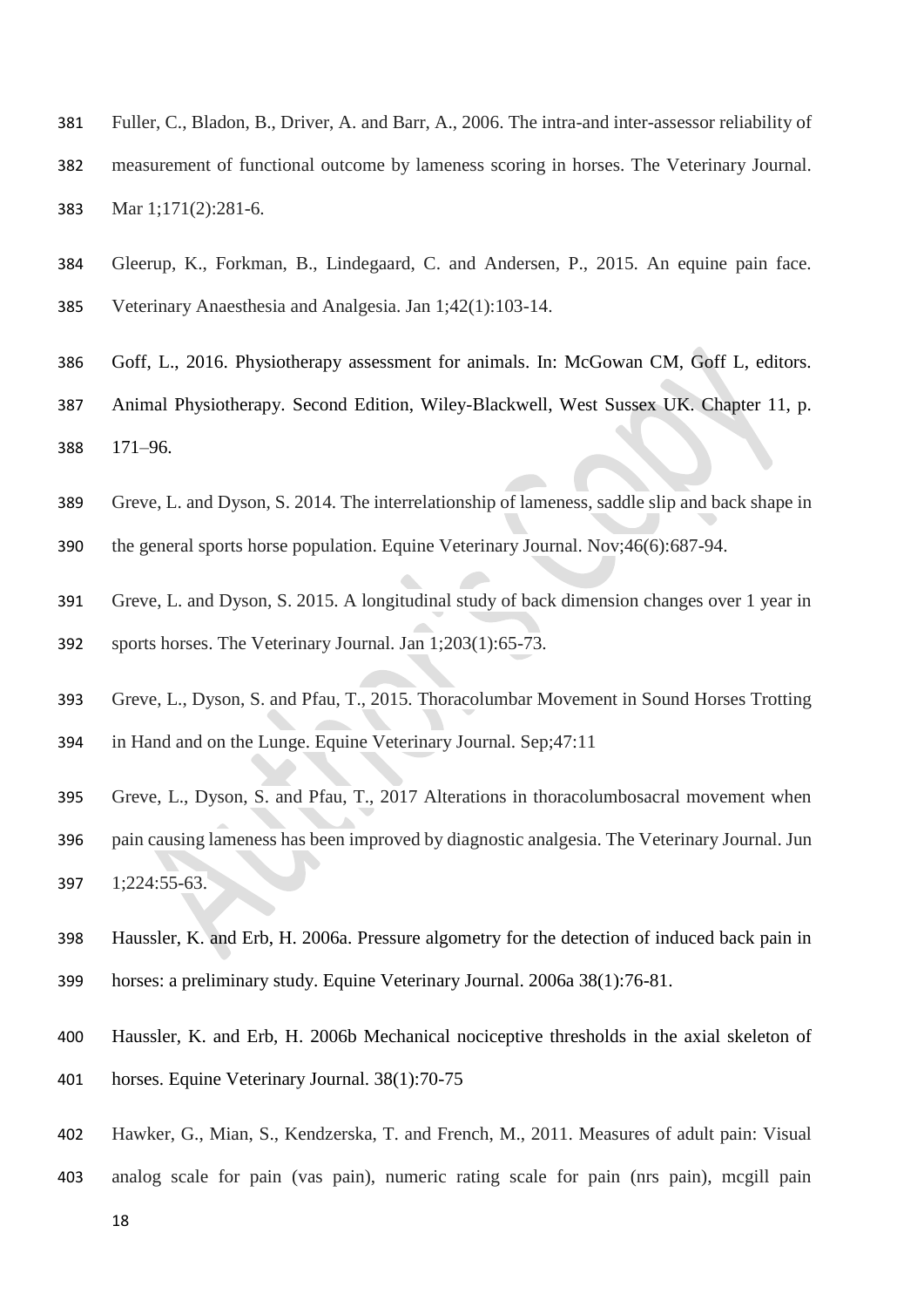- questionnaire (mpq), short‐form mcgill pain questionnaire (sf‐mpq), chronic pain grade scale (cpgs), short form‐36 bodily pain scale (sf‐36 bps), and measure of intermittent and constant osteoarthritis pain (icoap). Arthritis Care & Research. Nov;63(S11):S240-52.
- Heale, R. and Twycross, A. 2015. Validity and reliability in quantitative studies. Evidence-based nursing. Jul 1;18(3):66-7.
- Health and Care Professions Council, 2013. Standards of Proficiency for Physiotherapists Available from https://www.hcpc-uk.org/standards/standards-of-proficiency/physiotherapists/
- Jepsen, J., Laursen, L., Hagert, C., Kreiner, S. and Larsen, A. 2006. Diagnostic accuracy of the
- neurological upper limb examination I: inter-rater reproducibility of selected findings and
- patterns. BMC neurology. Dec;6(1):8v
- Keegan, K., Dent, E., Wilson, D., Janicek, J., Kramer, J., Lacarrubba, A., Walsh, D., Cassells, M., Esther, T., Schiltz, P. and Frees, K., 2010. Repeatability of subjective evaluation of lameness in horses. Equine Veterinary Journal. Mar;42(2):92-7.
- Kyte, D., Calvert, M., Van der Wees, P., Ten Hove, R., Tolan, S. and Hill, J., 2015. An introduction to patient-reported outcome measures (PROMs) in physiotherapy. Physiotherapy. Jun 1;101(2):119-25
- Lesimple, C., Fureix, C., De Margerie, E., Sénèque, E., Menguy, H. and Hausberger, M. 2012. Towards a postural indicator of back pain in horses (Equus caballus). PloS one. Sep 7;7(9):e44604.
- Licka, T. and Peham, C. 1998 An objective method for evaluating the flexibility of the back of standing horses. Equine Veterinary Journal. Sep;30(5):412-5.
- Liljebrink, Y. and Bergh, A. 2010. Goniometry: is it a reliable tool to monitor passive joint range of motion in horses?. Equine Veterinary Journal. Nov;42:676-82.
	-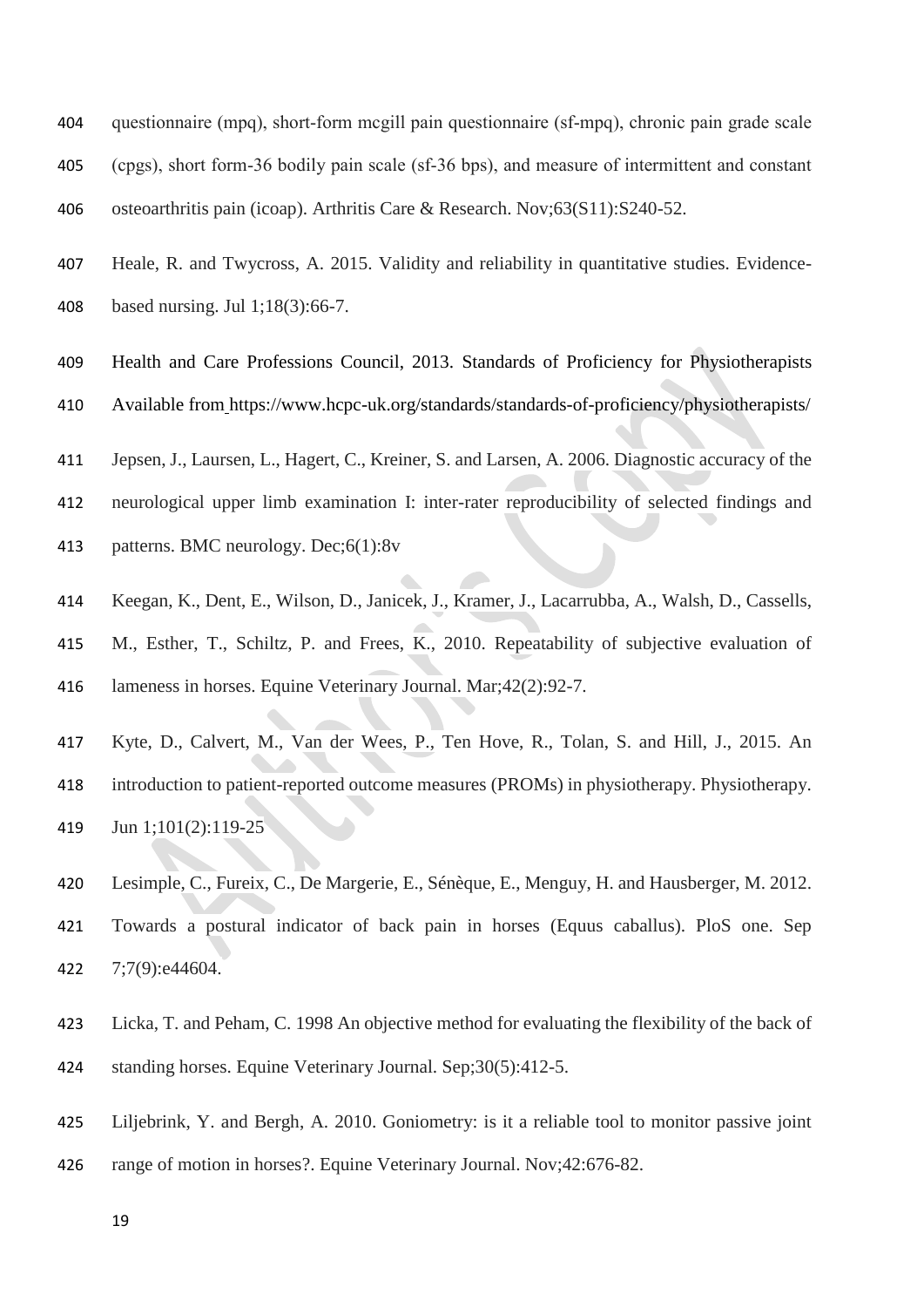- Love, E., Murrell, J. and Whay, H. 2011. Thermal and mechanical nociceptive threshold testing in horses: a review. Veterinary Anaesthesia and Analgesia. 38(1):3-14.
- McGowan, C., Stubbs, N. and Jull, G., 2007. Equine physiotherapy: a comparative view of the science underlying the profession. Equine Veterinary Journal. Jan;39(1):90-4.
- McGowan, C. and Cottriall, S., 2016. Introduction to Equine Physical Therapy and
- Rehabilitation. Veterinary Clinics: Equine Practice. Apr 1;32(1):1-2.
- Merrifield-Jones, M., Tabor, G. and Williams, J. 2019 Inter and Intra-Rater Reliability of Soft
- Tissue Palpation Scoring in the Equine Thoracic Epaxial Region. Comparative Exercise
- Physiology
- Menke, E., Blom, G., van Loon, J. and Back W. 2016. Pressure algometry in Icelandic horses:
- interexaminer and intraexaminer reliability. Journal of Equine Veterinary Science. Jan 1;36:26- 31.
- Mullard, J., Berger, J., Ellis, D. and Dyson, S., 2017. Development of an ethogram to describe facial expressions in ridden horses (FEReq). *Journal of Veterinary Behavior*, *18*, pp.7-12.
- de Oliveira, K., Soutello, R., da Fonseca, R., Costa, C., Paulo, R., Fachiolli, D. and Clayton, H., 2015. Gymnastic Training and Dynamic Mobilization Exercises Improve Stride Quality and Increase Epaxial Muscle Size in Therapy Horses. *Journal of Equine Veterinary Science*, *35*(11), pp.888-893
- Pfau T, Simons V, Rombach N, Stubbs N, Weller R, 2017. Effect of a 4‐week elastic resistance band training regimen on back kinematics in horses trotting in‐hand and on the lunge. Equine Veterinary Journal. Nov;49(6):829-35.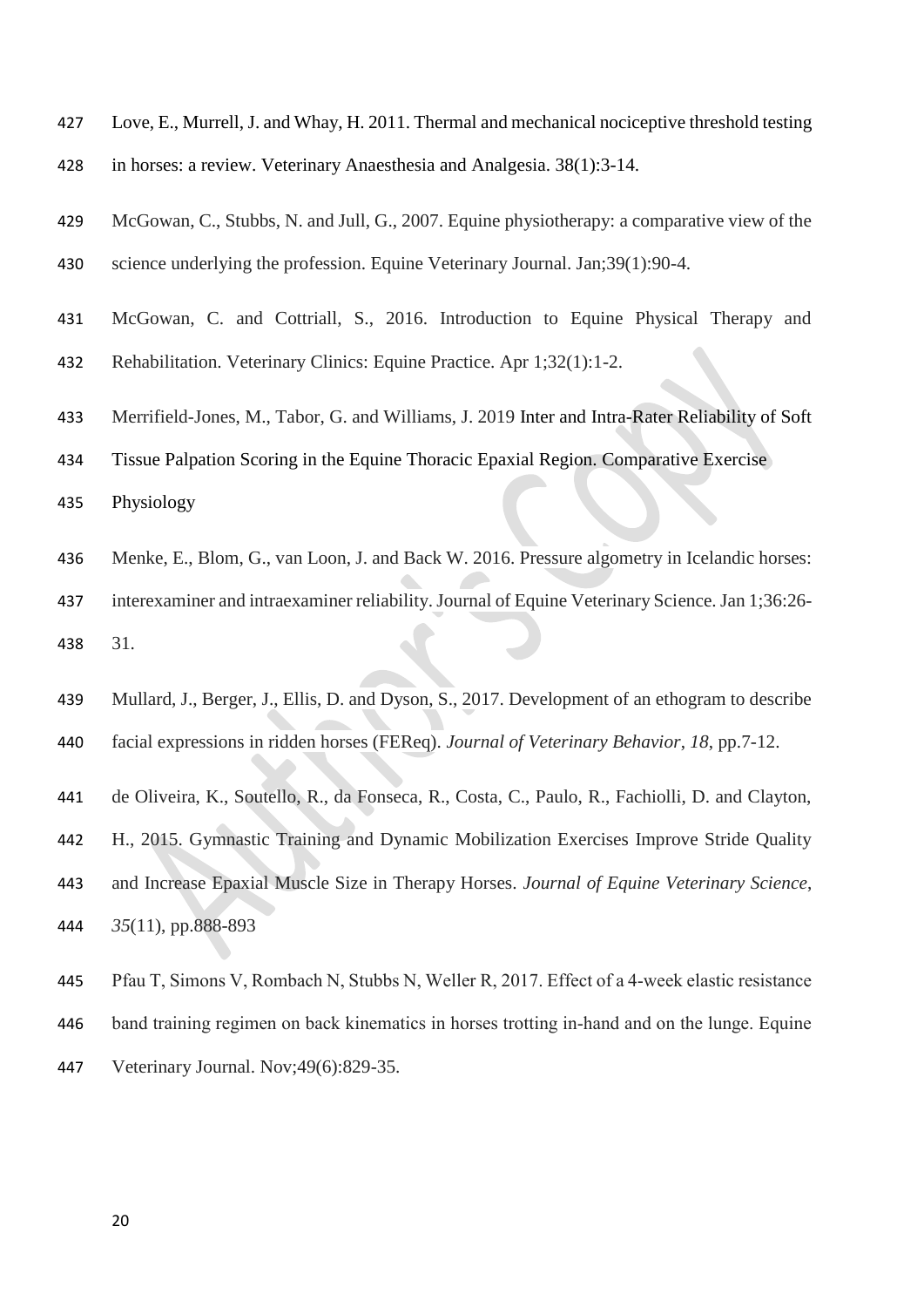- Randle, H., Steenbergen, M., Roberts, K. and Hemmings, A., 2017. The use of the technology in equitation science: A panacea or abductive science?. *Applied Animal Behaviour Science*, *190*, pp.57-73.
- Ravara, B., Gobbo, V., Carraro, U., Gelbmann, L., Pribyl, J. Schils, S. 2015. Functional electrical stimulation as a safe and effective treatment for equine epaxial muscle spasms: Clinical evaluations and histochemical morphometry of mitochondria in muscle biopsies. *European Journal of Translational Myology*. 25 (2), pp. 109-120
- Routh, J., Strang, C., Gilligan, S. and Dyson, S. 2017. An investigation of the association between hindlimb conformation and suspensory desmopathy in sports horses. Equine Veterinary Education.
- Schoenfeld, B., Wilson, J., Lowery, R. and Krieger, J. 2016. Muscular adaptations in low- versus high-load resistance training: A meta-analysis. European Journal of Sport Science. Jan 2;16(1):1-0.
- Tabor, G. 2015. The effect of dynamic mobilisation exercises on the equine multifidus muscle and thoracic profile. pearl.plymouth.ac.uk
- Tabor G., 2018. Routine Equine Physiotherapy. Equine Veterinary Education. Apr 9.
- Tabor G, Williams J., 2018. The use of outcome measures in equine rehabilitation. The Veterinary Nurse. Nov 2;9(9):497-500.
- Tabor, G., Elliott, A., Mann, N. and Williams, J., 2019 Equine Posture Analysis: Development
- of a Simple Tool to Record Equine Thoracolumbar Posture. Journal of Equine Veterinary Science. Feb 1;73:81-3.